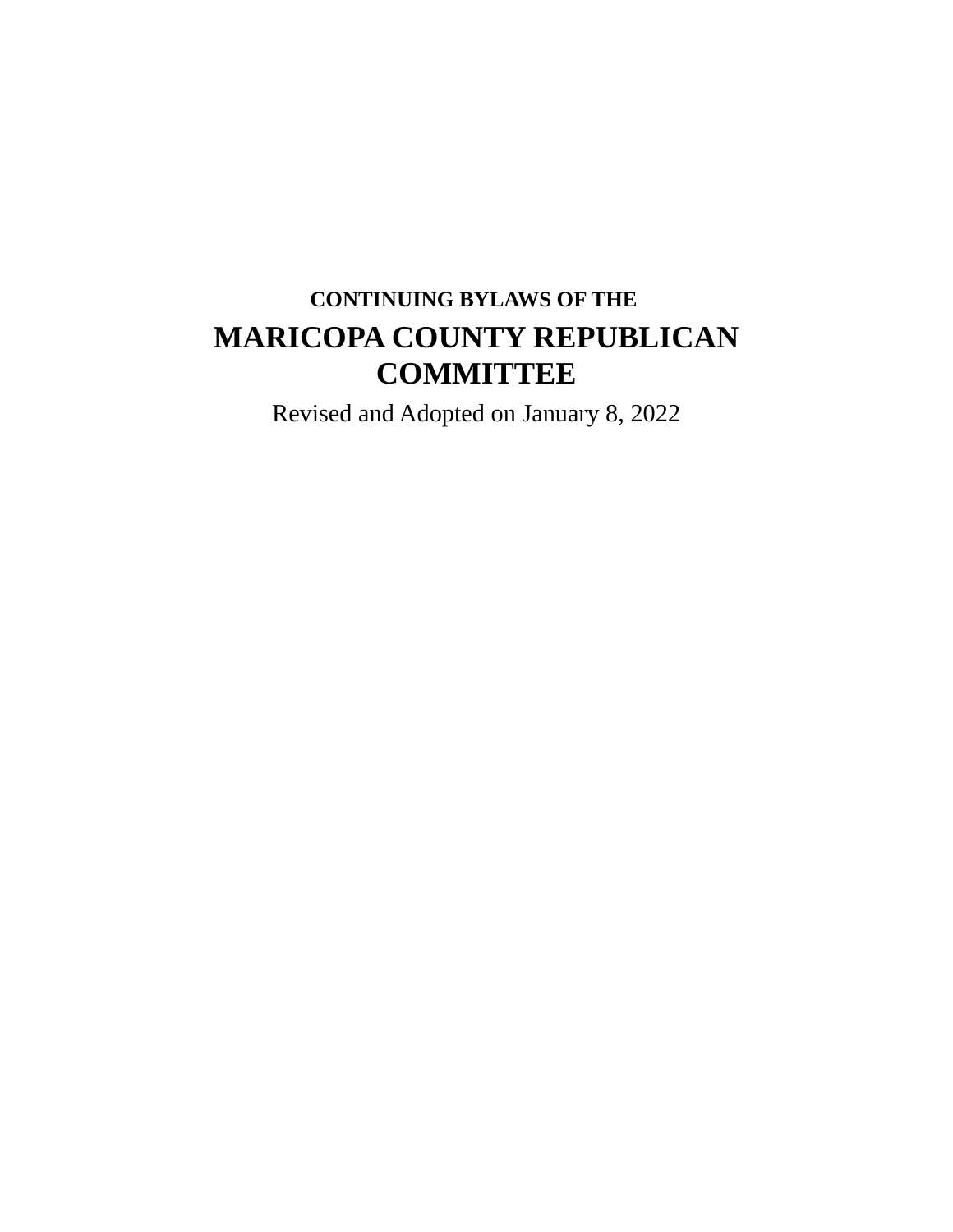# **TABLE OF CONTENTS**

| C. Maricopa County Republican Second Vice-Chairman6 |  |
|-----------------------------------------------------|--|
|                                                     |  |
|                                                     |  |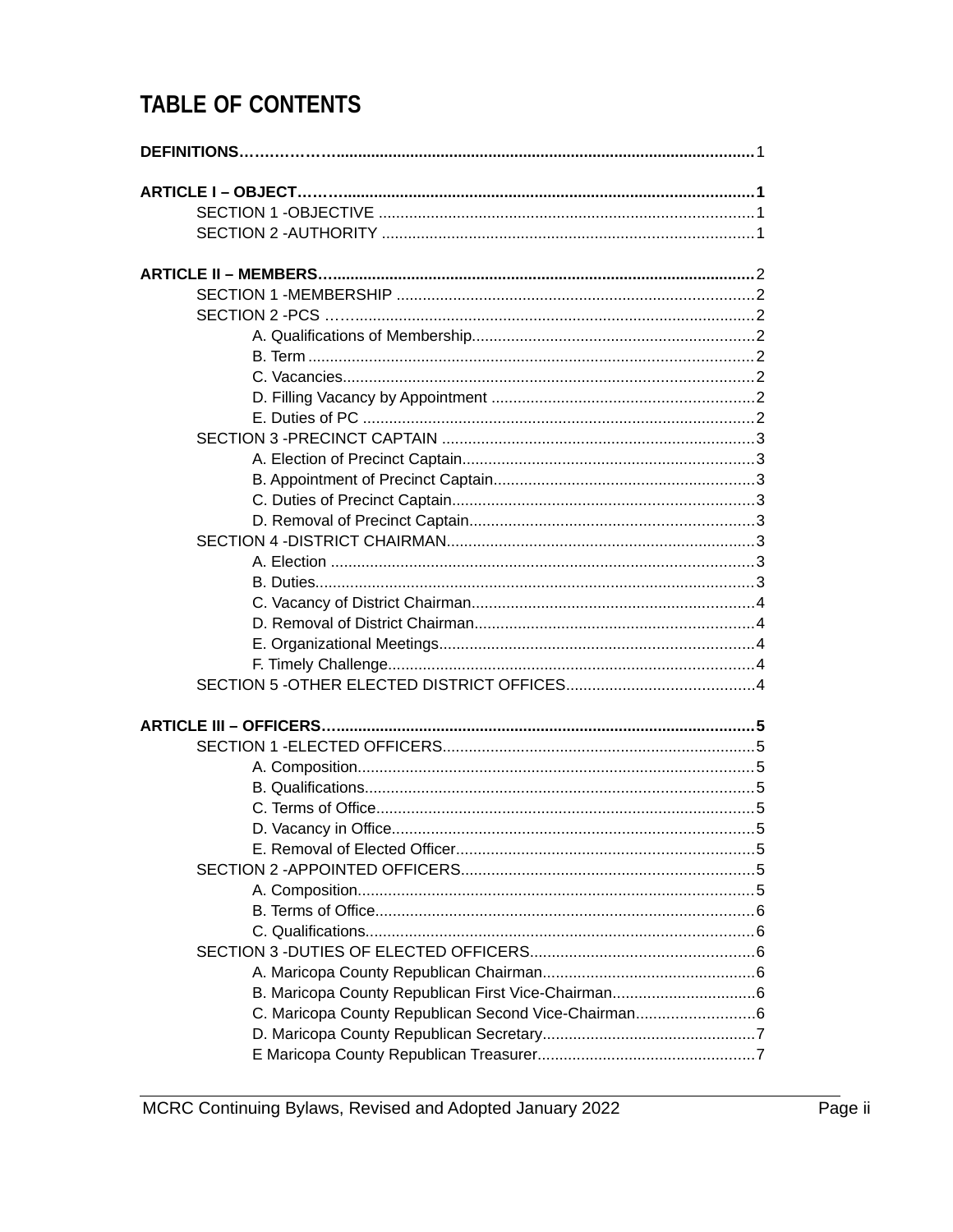| SECTION 2-NOMINATIONS AND ELECTIONS OF MCRC OFFICERS8             |  |
|-------------------------------------------------------------------|--|
| A. Elections of Officers at Statutory Organizational Meeting9     |  |
| B. Elections of Officers (Members-At-Large) at Mandatory Meeting9 |  |
|                                                                   |  |
|                                                                   |  |
|                                                                   |  |
|                                                                   |  |
|                                                                   |  |
|                                                                   |  |
|                                                                   |  |
|                                                                   |  |
|                                                                   |  |
|                                                                   |  |
|                                                                   |  |
|                                                                   |  |
|                                                                   |  |
|                                                                   |  |
|                                                                   |  |
|                                                                   |  |
|                                                                   |  |
|                                                                   |  |
|                                                                   |  |
|                                                                   |  |
|                                                                   |  |
|                                                                   |  |
|                                                                   |  |
|                                                                   |  |
|                                                                   |  |
|                                                                   |  |
|                                                                   |  |
|                                                                   |  |
|                                                                   |  |
|                                                                   |  |
|                                                                   |  |
|                                                                   |  |
|                                                                   |  |
|                                                                   |  |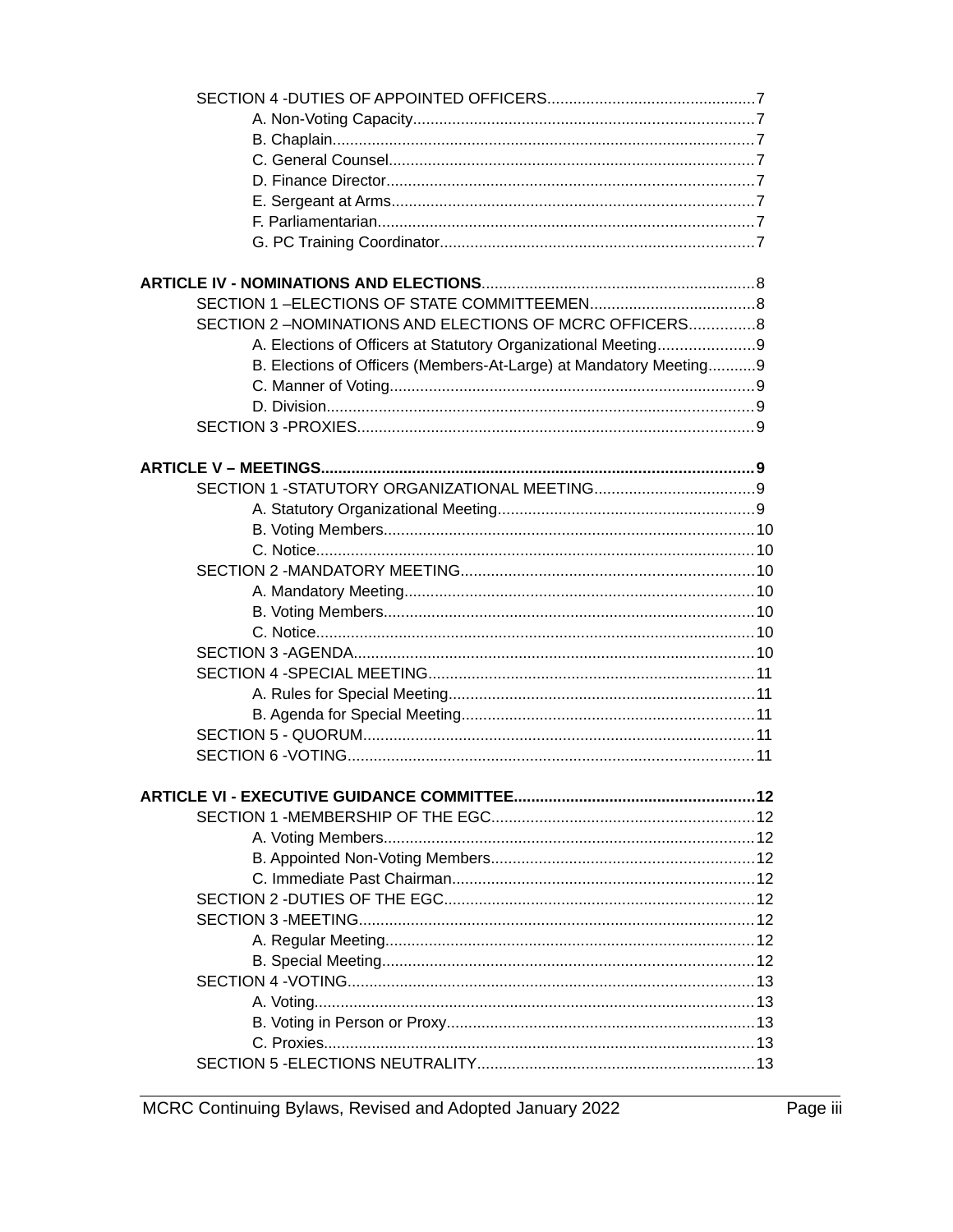| SECTION 1 - THE AMENDMENT OF BYLAWS AT REGULAR MEETINGS16 |  |
|-----------------------------------------------------------|--|
| SECTION 2 - AMENDMENT OF BYLAWS AT SPECIAL MEETINGS16     |  |
|                                                           |  |
|                                                           |  |
|                                                           |  |
|                                                           |  |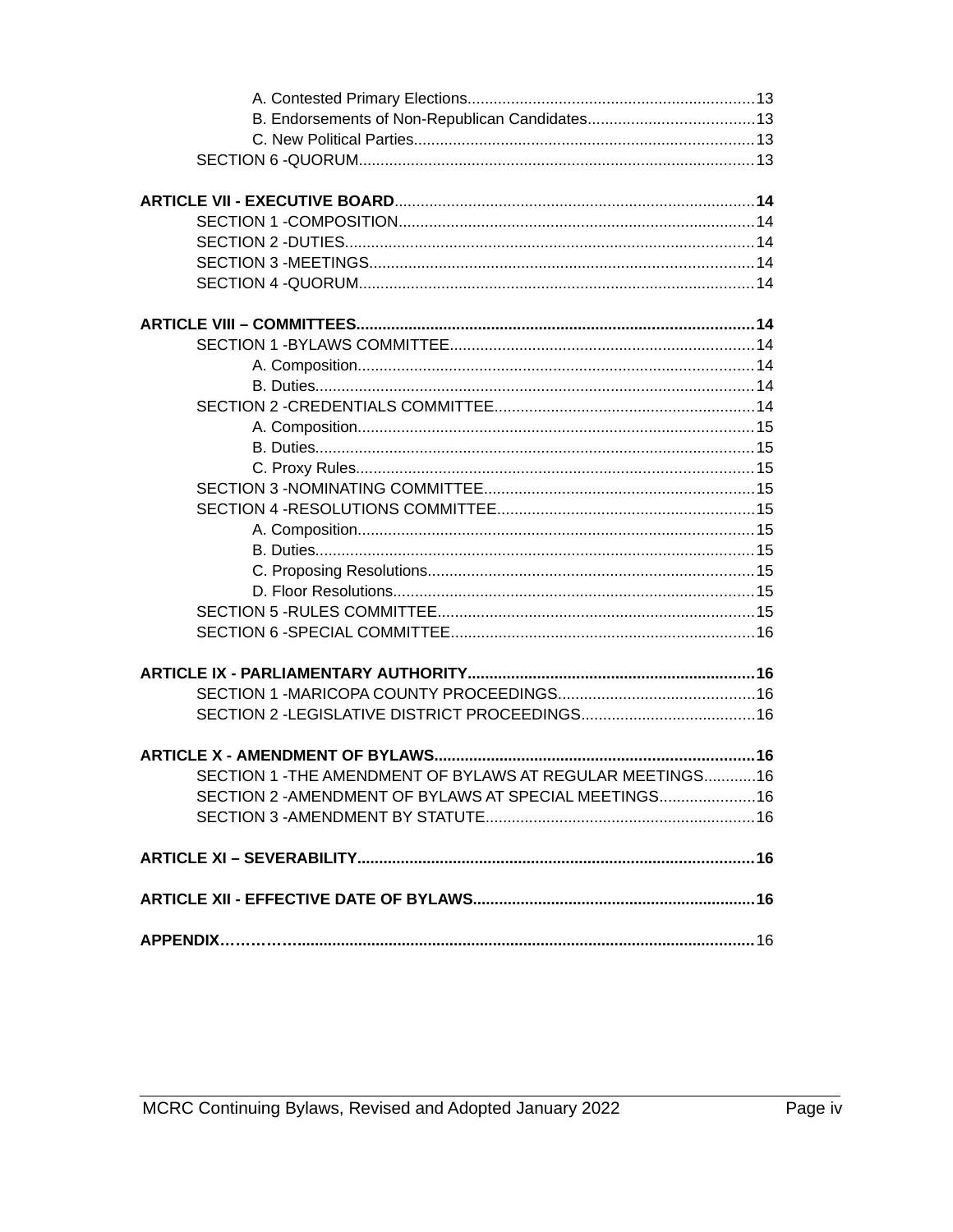# **DEFINITIONS**

- 1. "Precinct Committeeman" shall be abbreviated as "PC". "Precinct Committeemen" shall be abbreviated as "PCs".
- 2. "Captain" shall mean "Precinct Captain".
- 3. "Legislative District Republican Committee" shall be referred to as "District".
- 4. "District Chairman" shall mean, "Chairman of a Legislative District Republican Committee".
- 5. The "Board" shall mean the elected officers of a "Legislative District Republican Committee".
- 6. "A majority" shall mean more than 50% of the votes or ballots cast.
- 7. "MCRC" shall mean the "Maricopa County Republican Committee".
- 8. "MCRC Chairman" shall mean "Chairman of the Maricopa County Republican Committee".
- 9. "EGC" shall mean "Executive Guidance Committee."
- 10. "C&T" shall mean "Credentials and Tally".
- 11. "Arizona Revised Statute" or "Arizona Revised Statutes" shall be abbreviated "ARS".
- 12. The pronoun "his" shall mean "his or her"; "he" shall mean "he or she".
- 13. "Mail/mailed" shall mean mail or mailed by postal service or email.
- 14. The "Statutory Organization Meeting" of the MCRC convenes each odd numbered year to elect statutory officers by PCs who have been elected at the primary election prior to the Statutory Organization meeting.
- 15. The "Mandatory Meeting" of the MCRC convenes each even numbered year to elect nonstatutory officers and Members at Large by Elected PCs, and also PCs appointed not less than forty-five (45) days prior to the Mandatory Meeting.

# **ARTICLE I - OBJECT**

## *Section 1 - Objective*

The objective of the MCRC is to uphold the principles and policies as set forth in the Declaration of Independence, the U.S. Constitution, and the Republican Party Platform. We will promote the political education of all Republican Party workers and loyalty to the Republican Party platform. We will also support the election of our party candidates who uphold the principles and policies as set forth in the Declaration of Independence, the U.S. Constitution, and the Republican Party Platform

## *Section 2 - Authority*

These Bylaws are created to govern the MCRC of the Republican Party of Arizona, existing under and by virtue of the ARS. These Bylaws shall, when not in conflict with state laws, establish a working organization, and prescribe rules governing the conduct of meetings, and business of the MCRC, its officers and committees. These Bylaws shall apply and be binding upon the MCRC as a whole and also, where applicable, upon the District committees and PCs. The EGC has the authority to rule on any question brought before it from a MCRC member concerning the interpretation of county or legislative district bylaws.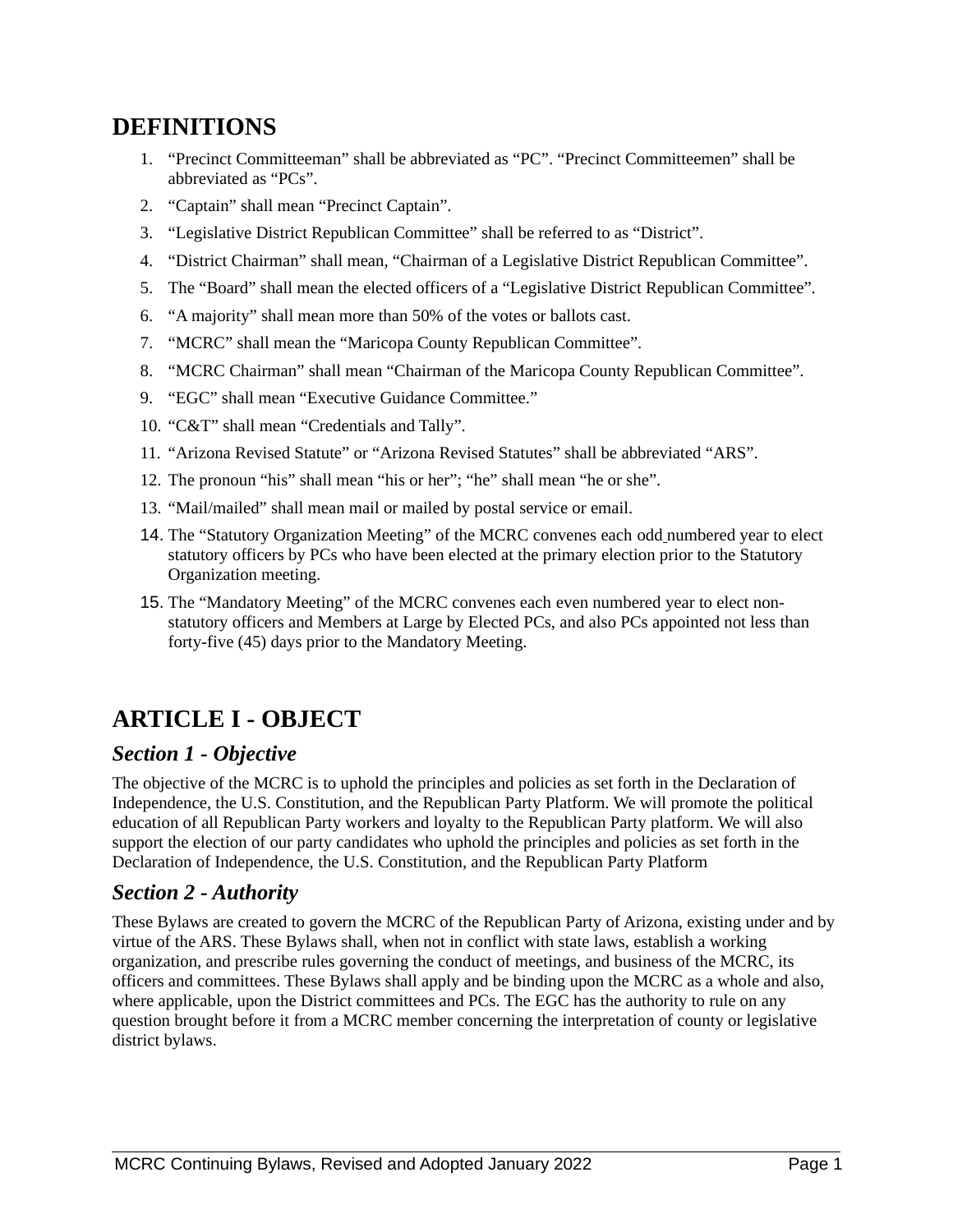# **ARTICLE II – MEMBERS**

## *Section 1 - Membership*

Membership shall include the whole number of elected and appointed PCs of the MCRC. In each election precinct, there shall be one PC plus one additional PC for each 125 registered Republicans or major fraction thereof as reported registered on January 2 of the year in which the general election is held.

## *Section 2 - PCs*

### **A. Qualifications of Membership**

An elected or appointed PC must be a registered Republican voter living within the precinct.

#### **B. Term**

The term of office for an elected PC is two years, and begins on October 1 after the primary election at which the precinct committeeman was a candidate and continues until October 1 after the following primary election at which a precinct committeeman is elected.

#### **C. Vacancies**

Vacancies are created by death, resignation, or when a PC moves from the precinct from which that person is elected or appointed. (See Appendix III for resignation form.) Also, a vacancy occurs when there is a failure to elect the allowed number of PCs at the primary election. Vacancies will not be filled by appointment until after the State Organization Meeting.

#### **D. Filling Vacancy by Appointment**

The District Chairman and the Precinct Captain are charged jointly with the responsibility of appointing PCs to fill vacancies. When the District Chairman receives the notice of a vacancy in a precinct, the Precinct Captain shall be notified within the next 5 days. The Precinct Captain may recommend such appointments to the District Chairman. (See Appendix II for the appointment form.) If the District Chairman approves, he must sign the appointment within fifteen (15) days of receipt. Within the next fifteen (15) days, the MCRC Chairman, if he approves, must certify the appointment and forward to the Chairman of the Board of Supervisors for appointment. If the Precinct Captain and the District Chairman disagree regarding the person to be appointed, the MCRC Chairman, within fifteen (15) days of the notice of disagreement, will make the certification based upon an evaluation of the recommendations of the Precinct Captain and the District Chairman. If both the Precinct Captain and the District Chairman fail to appoint PCs to fill vacancies, the MCRC Chairman shall give fifteen (15) days written notice to the District Chairman of his intention to make a recommendation for appointment of a specific person. Should the District Chairman not offer a name for the proposed appointment within the next fifteen (15) days, the MCRC Chairman may make the recommendation of appointment.

#### **E. Duties of PC**

The duties of PCs shall include, but not be limited to:

- 1. Voting, in person or by proxy, at each and every district and county party election when qualified to do so,
- 2. Assisting the Republican Party in voter registration,
- 3. Assisting and encouraging Republican voters to vote on election days,
- 4. Attending all District meetings,
- 5. Working within the precinct from which elected,
- 6. Creating enthusiasm and support for the Republican Party,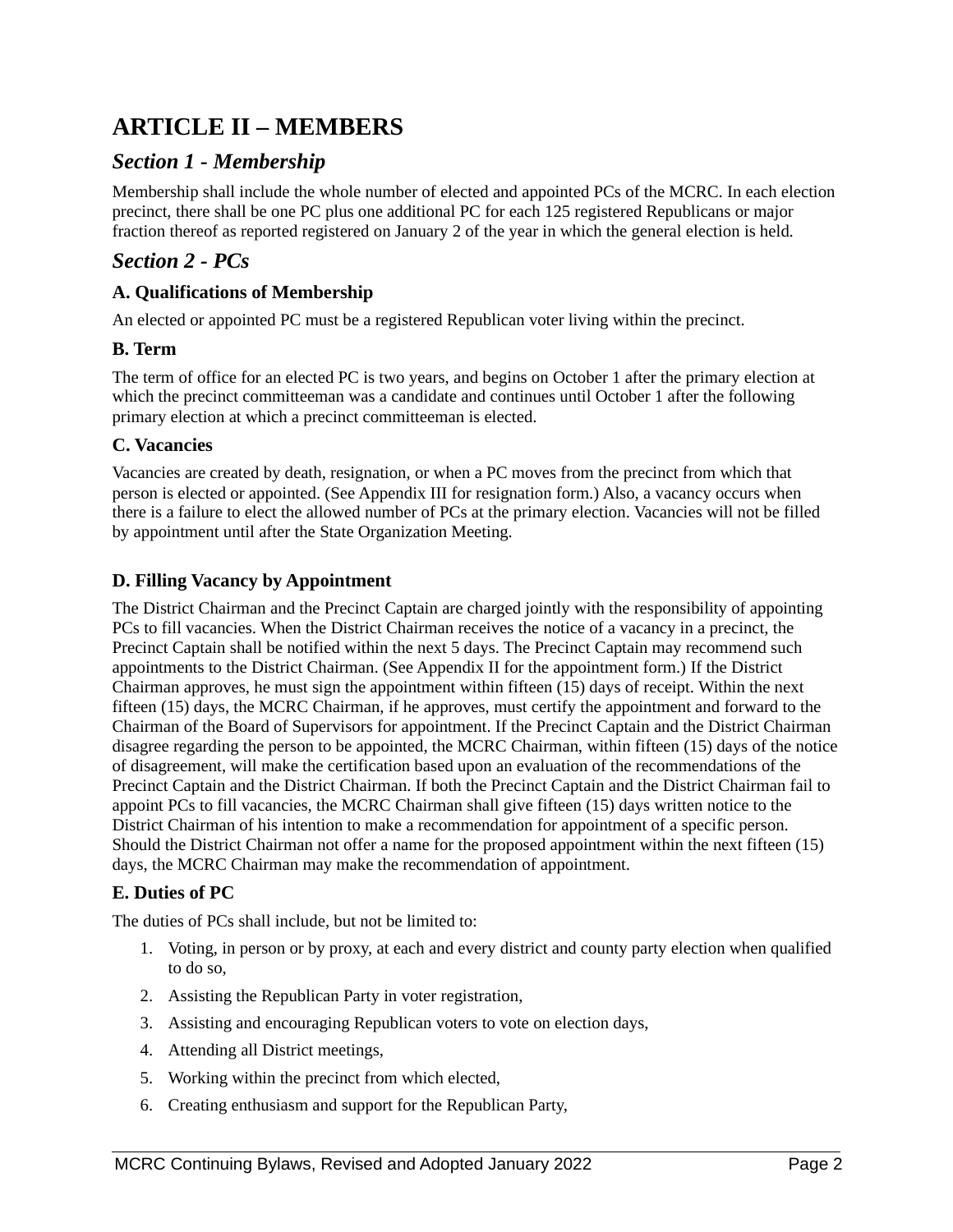- 7. Helping elect worthy Republican candidates,
- 8. Recruiting and training leaders of the Republican Party, and
- 9. Fostering loyalty to the Republican Party and promote its ideals.

## *Section 3 - Precinct Captain*

### **A. Election of Precinct Captain**

The District Chairman shall direct the PCs of each precinct to meet on or after October 1 on evennumbered years and elect from among their number a Precinct Captain.

#### **B. Appointment of Precinct Captain**

If the PCs of any precinct fail to elect a Precinct Captain, said Precinct Captain may be temporarily appointed by the District Chairman to serve until such time as the PCs shall meet and elect a Precinct Captain.

#### **C. Duties of Precinct Captain**

The duties of the Precinct Captain shall include, but are not limited to:

- 1. Assisting the PCs and workers within his precinct for effective work on election day,
- 2. Organizing registration drives within the precinct,
- 3. Recruiting and training PCs to fill all authorized PCs positions,
- 4. Keeping the precinct organization intact, and in case of vacancies in PCs positions, to immediately recommend replacements, and
- 5. Cooperate with the Legislative District's Board and faithfully execute policies and programs promulgated by the Board.

#### **D. Removal of Precinct Captain**

A majority of the PCs of that precinct must petition the District Chairman to call a special meeting of that precinct for the purpose of removing the Precinct Captain of that precinct. At such a meeting, a majority of committeemen of that precinct, in person or by proxy, may remove a Precinct Captain of that precinct and elect a new Precinct Captain.

## *Section 4 - District Chairman*

#### **A. Election**

At a District's Organization Meeting, the PCs shall elect a District Chairman by a majority of the votes cast, in person or by proxy. The District Chairman must be a duly elected PC residing within the District.

#### **B. Duties**

The duties of the District Chairman shall include, but not be limited to the following:

- 1. Organize the district for effective and continuous organizational work on behalf of the Republican Party and its candidates,
- 2. Hold district meetings at least six (6) times in odd numbered years and at least ten (10) times during even numbered years,
- 3. Cooperate with the MCRC Chairman,
- 4. Attend, in person or by proxy, all EGC meetings called by the MCRC Chairman; a PC from the same District may carry the District Chairman's proxy, when necessary,
- 5. Maintain a current written record of the district organization, including the names of all Precinct Captains, PC's, Workers and State Committeemen,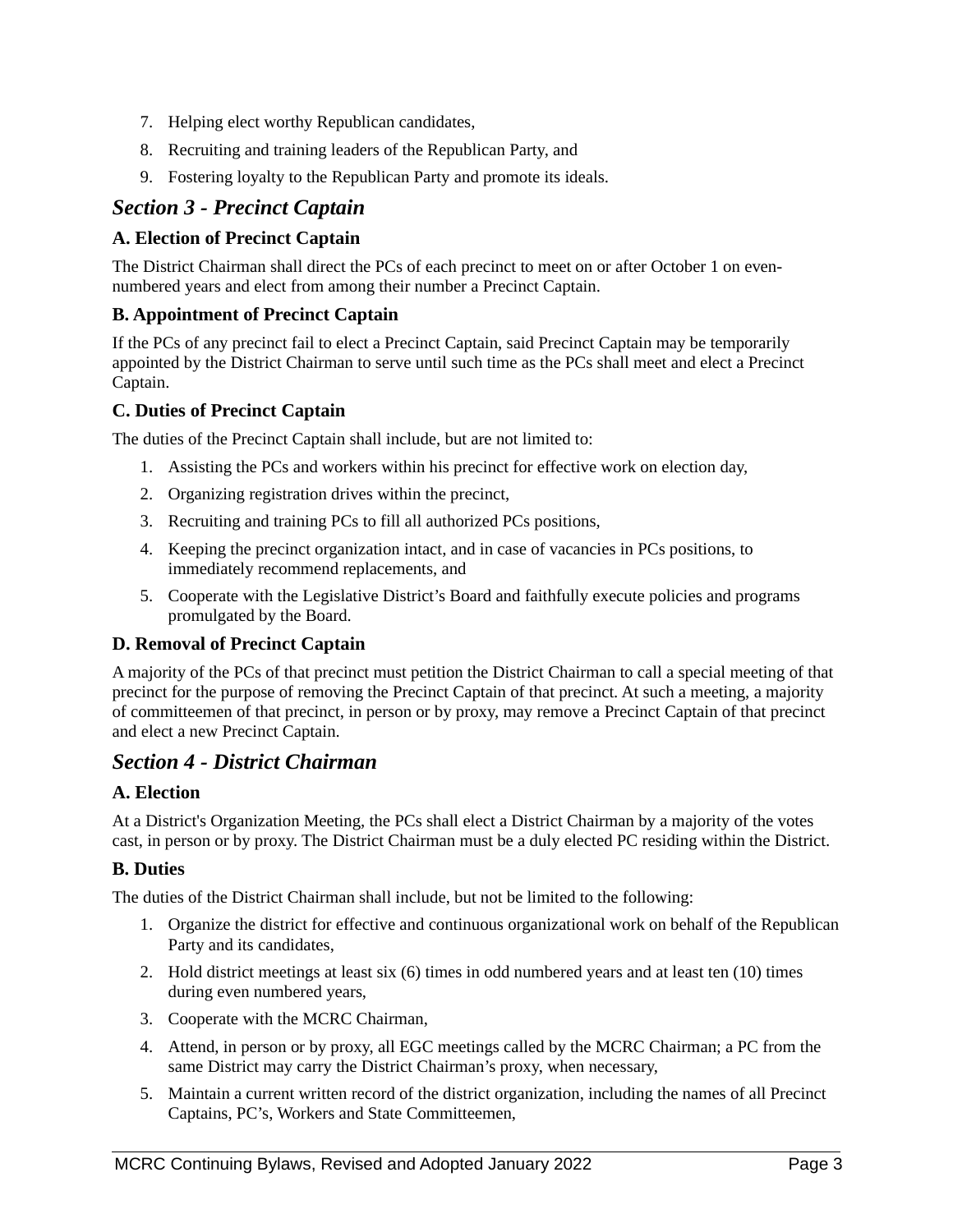- 6. Assist the organization, maintenance and support of Republican Clubs within the District,
- 7. Organize and promote voter registration drives within the district,
- 8. Appoint a Finance Chairman and work with him to promote Republican fund raising efforts,
- 9. Appoint committee chairmen as needed, including voter registration and education chairmen,
- 10. Maintain and provide to any PC in the district upon their request, and for district business only, a contact list of the PCs in the district, including any known mailing addresses, phone numbers, and email addresses (should the PC permit the release of their email address), in compliance with any enacted District Policy, if applicable.

#### **C. Vacancy of District Chairman**

- 1. In the case of a vacancy in the office of District Chairman (except when such vacancy occurs within a sixty (60) day period prior to an organizational meeting), at a special meeting in which a quorum is present, the PCs within the District Committee shall meet and elect by vote of the majority present, in person or by proxy, a successor to hold office for the unexpired term. Notice of such election and a proxy shall be mailed at least ten (10) days prior to such a meeting.
- 2. Should a vacancy occur within a sixty (60) day period prior to an organizational meeting of the District Committee, the vacancy created shall be filled by election at such organizational meeting of the District Committee.

#### **D. Removal of District Chairman**

A majority of PCs within a District may petition the MCRC Chairman to call a special meeting of the District Committee for the purpose of removing 'the District Chairman of that District. At such a meeting, in which a quorum is present, a majority of PCs present, in person or by proxy, may remove the Chairman of the District.

#### **E. Organizational Meetings**

If an Organizational Meeting of a District fails to complete its required objectives, the District Chairman shall issue a call for a new Organizational Meeting within five (5) days. Should the Chairman fail to issue this new call, then the County Chairman shall issue a call for a new Organizational Meeting within five (5) days. Should the County Chairman fail to issue this call, then any ten percent (10%) of the PCs residing within the District shall have the authority to call a new Organizational Meeting by issuing a legal call complete with agenda and proxy form, and giving a minimum of ten days' notice of the same to each PC within the District, as provided for by law or bylaw. At the new Organizational Meeting, the PCs shall complete any of the required objectives that were not completed at the initial Organizational Meeting.

## **F. Timely Challenge**

A written challenge to a District abiding by the required objectives of its Organization Meeting must be received by the County Chairman or member of the EGC Executive Board no later than three days following the first Saturday in December.

# *Section 5 Other Elected District Offices*

In the case of a vacancy in an elective office of the District Committee, other than District Chairman, such a vacancy shall be filled by a majority vote of the District Committee at a regular scheduled meeting at which a quorum is present in person or by proxy. Notice of such election and a proxy form shall be mailed at least ten (10) days prior to such a meeting. For the purposes of elections at a District Meeting, Nominating Committee members of a Legislative District, shall include all registered Republicans of their Legislative District, who are PCs in their District, who have submitted their names and other required information on time, as determined by the Nominating Committee of the District, and in accordance with District rules and bylaws, on any ballot to be used to elect Legislative District officers.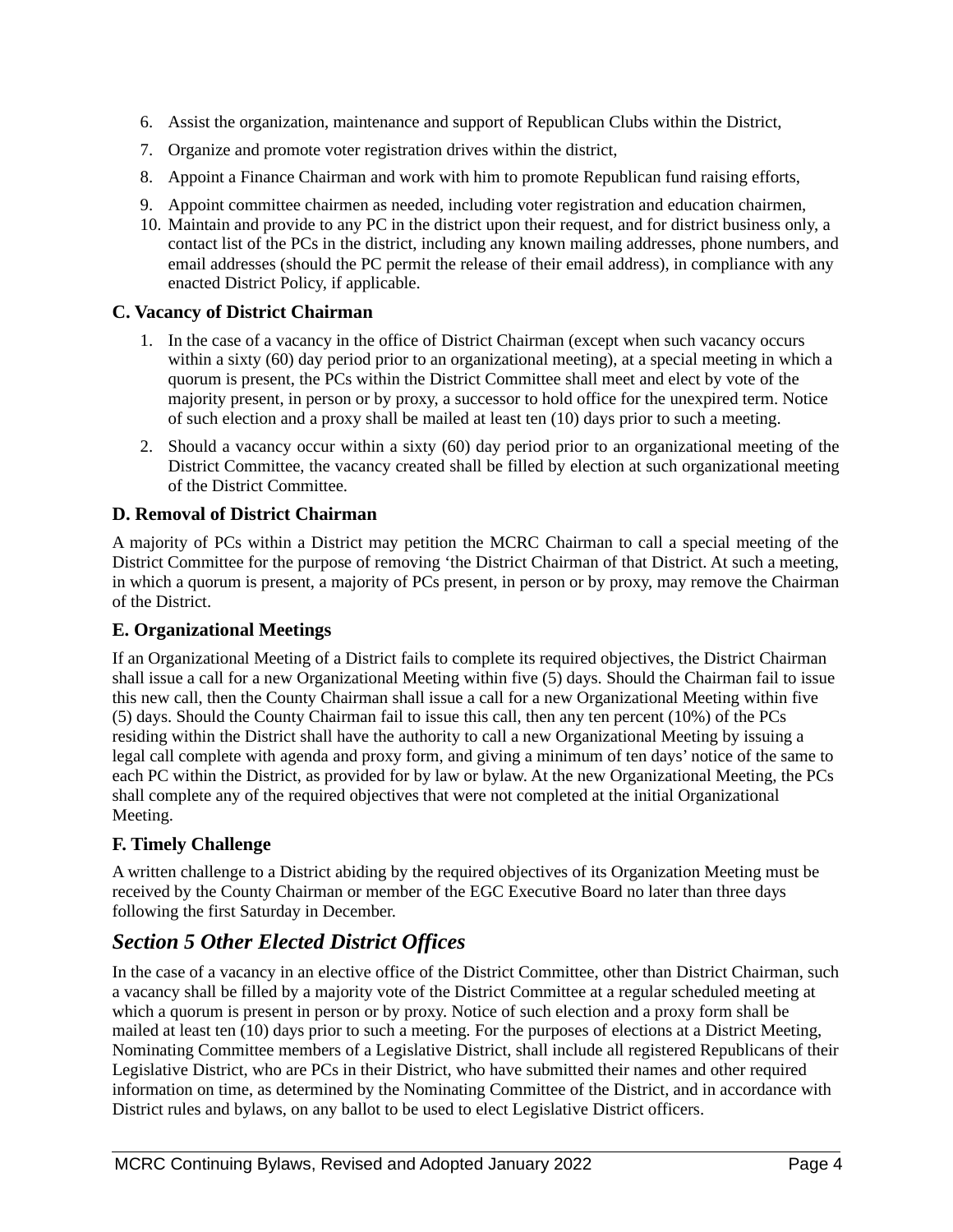# **ARTICLE III - OFFICERS**

# *Section 1 - Elected Officers*

### **A. Composition**

The elected officers shall be a MCRC Chairman, First Vice-Chairman, Second Vice-Chairman, Secretary, and Treasurer, who are elected at the Statutory Organizational Meeting; and five Members-at-Large who are elected at the Mandatory Meeting

## **B. Qualifications**

Each elected officer shall be a member of the MCRC at the time of election.

### **C. Terms of Office**

Elected officers shall assume their duties at the close of the meeting at which they are elected. Officers shall serve for a term of two years or until their successors are elected.

### **D. Vacancy in Office**

A vacancy in any elective office, other than that of MCRC Chairman, shall be filled by a majority vote of the EGC members voting in person or by proxy at the next regularly scheduled meeting following occurrence of the vacancy. Notice of such election and a proxy form shall be mailed at least ten (10) days prior to such a meeting. In the case of a vacancy in the office of MCRC Chairman there shall be a special meeting of the MCRC called for the purpose of filling the vacancy, except when the vacancy occurs within a one hundred twenty (120) day period prior to a Statutory Organizational or Mandatory Meeting of the MCRC. In such case, the vacancy shall be filled by election at such Statutory Organizational or Mandatory Meeting of the MCRC.

#### **E. Removal of Elected Officer**

Any elected officer may be removed by majority vote of ballots cast at a special meeting where a quorum of the total MCRC membership is present in person or by proxy at any duly called and noticed meeting., An elected officer may not be removed at a regular or special meeting unless his proposed removal is set forth in the ten (10) day notice of call of the items of business of such meeting. A proxy shall be sent with the call.

# *Section 2 - Appointed Officers*

#### **A. Composition**

The appointed officers are non-voting members of the EGC and shall be Chaplain, General Counsel, Parliamentarian, Finance Director, Sergeant-at-Arms, PC Training Coordinator and others as deemed necessary. These officers may be appointed by the MCRC Chairman at the Statutory Organizational Meeting or at a subsequent EGC meeting.

## **B. Terms of Office**

Appointed officers shall serve subject to the pleasure of the MCRC Chairman.

## **C. Qualifications**

Each appointee must be a registered Republican at the time of appointment.

## *Section 3 - Duties of Elected Officers*

## **A. Maricopa County Republican Chairman**

The duties of the MCRC Chairman shall be to: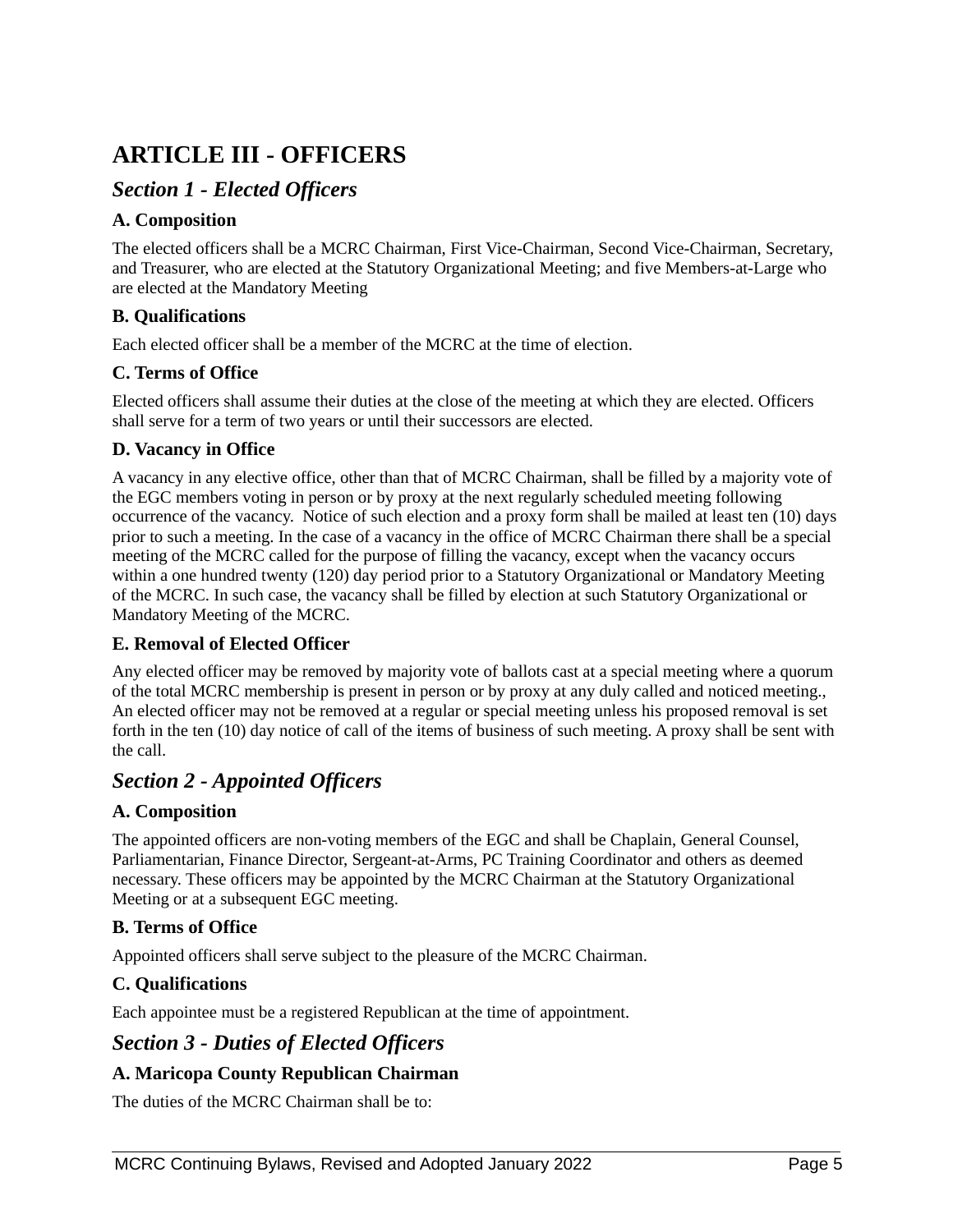- 1. Represent the MCRC in an official capacity,
- 2. Be the recognized leader of the Republican Party in Maricopa County and coordinate the countywide activities of the Republican Party,
- 3. Preside at all meetings of the MCRC and the EGC unless he designates a member of the EGC to preside in his stead,
- 4. Appoint all committees and subcommittees except as specifically provided for in these Bylaws,
- 5. Have usual powers of supervision and management as may pertain to the office of chairman or shall be assigned by the EGC,
- 6. Prepare a budget for the calendar year and submit such budget to the EGC for adoption,
- 7. Furnish a monthly Itemized statement to the EGC for reimbursement of reasonable out of pocket expenses in the performance of duties as Chairman (as set forth in the annual budget). Any expense in excess of the amount budgeted shall be subject to the approval of the EGC,
- 8. Have the authority to employ an Executive Director and other compensated positions on a part time or full time basis commensurate with the financial ability of the MCRC and subject to the approval of the EGC. The EGC shall determine the salary scale of the employees of the MCRC,
- 9. Have the authority to terminate the employment of the executive director and other employees,
- 10. Establish the duties of the Executive Director,
- 11. Be an authorized co-signer on checks,
- 12. Be an ex-officio member of all committees.
- 13. Resign upon formal announcement of candidacy for a paid elective office.

#### **B. Maricopa County Republican First Vice-Chairman**

The duties of the MCRC First Vice-Chairman shall be to:

- 1. Perform duties assigned by the MCRC Chairman or by the Bylaws of the MCRC,
- 2. Perform the duties of the MCRC Chairman during an absence of the MCRC Chairman or in the event of a vacancy until the vacancy is filled.

#### **C. Maricopa County Republican Second Vice-Chairman**

The duties of the MCRC Second Vice-Chairman shall be to:

- 1. Perform duties as may be assigned by the MCRC Chairman or the Bylaws of the MCRC.
- 2. Perform the duties of the MCRC Chairman during as absence of the MCRC Chairman and the First Vice- Chairman, and
- 3. Be the liaison officer for the MCRC to the various Republican Clubs in Maricopa County.

#### **D. Maricopa County Republican Secretary**

The duties of the MCRC Secretary shall be to:

- 1. Keep minutes of all meetings of the MCRC and the EGC,
- 2. Transmit all calls for the meetings,
- 3. Ascertain, compile and transmit the agenda for the meetings as requested by the chairman,
- 4. Keep a current roster of the MCRC membership and records of attendance at all EGC meetings,
- 5. Perform functions as may be incidental to the office or may be assigned by the EGC, and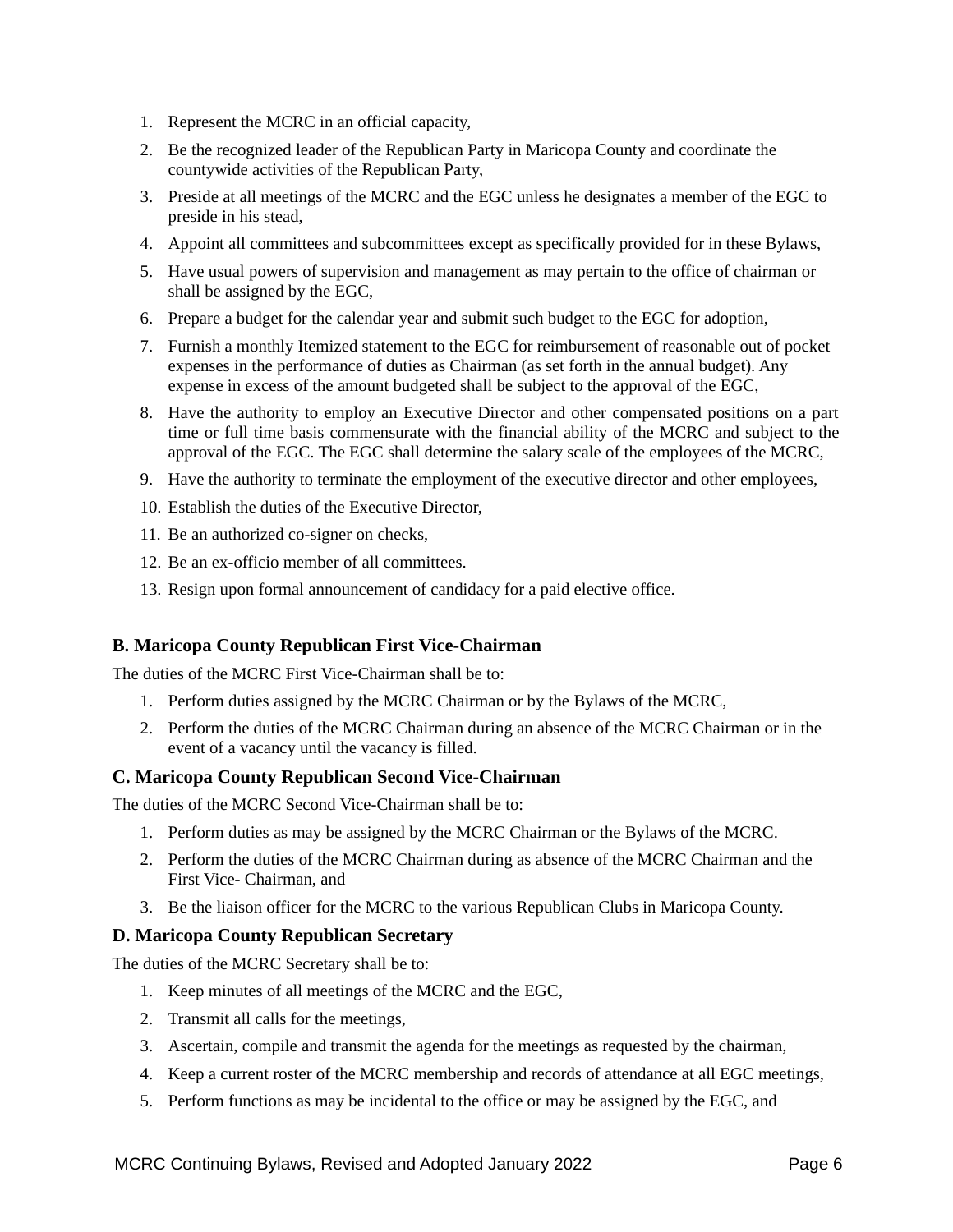6. Update and preserve all permanent records and relinquish all MCRC records to the successor at the expiration of the term.

#### **E. Maricopa County Republican Treasurer**

The duties of the MCRC Treasurer shall be to:

- 1. Receive all moneys provided for the MCRC and be custodian of all funds received,
- 2. Disburse funds only upon order of the MCRC Chairman, or in his absence, the Vice-Chairman acting in his stead. (All checks shall be signed by the treasurer or his appointed representative and countersigned or electronically authorized by the MCRC Chairman or his appointed representative, who shall not be the treasurer's representative. The authorized representative of the chairman and the treasurer shall be a member of the MCRC),
- 3. Present an annual report to the MCRC Chairman, the EGC, and the District Chairmen at such times as they may designate,
- 4. Allow for an independent review of the books of the MCRC by an audit committee appointed by the County Chair in January of each year, and at every change in incumbency of the Treasurer, and at such time as the EGC or MCRC Chairman may deem necessary. The committee shall be comprised of at least three members of the EGC Executive Committee, excluding the immediate past and current Treasurer. The findings of the review shall be submitted to the Executive Board for their review, prior to submission to the EGC for their approval. The committee should look to banking statements, public finance reports, and, when practical, minutes from the EGC, and other documentation as deemed appropriate by the committee.
- 5. Relinquish all records to his successor at the expiration of his term.
- 6. Provide training to District Treasurers in the legal and regulatory aspects of their duties, within 60 days following a change in incumbency of the District Treasurer.

# *Section 4 - Duties of Appointed Officers*

#### **A. Non-Voting Capacity**

Appointed officers are non-voting members and not entitled to vote unless they are also elected officers of the EGC.

## **B. Chaplain**

The duties of the Chaplain shall be to invoke Divine guidance on the proceedings.

#### **C. General Counsel**

The duties of the General Counsel shall be to advise the MCRC Chairman and the committees on all legal matters.

#### **D. Finance Director**

The duties of the Finance Director shall be to assist in preparing the budget and organizing fund raising events.

#### **E. Sergeant at Arms**

The duties of the Sergeant-at-Arms shall be to attend all county committee meetings and maintain order under the MCRC Chairman's direction.

#### **F. Parliamentarian**

The duties of the Parliamentarian include advising the presiding officer and other officers, committees, and members on matters of parliamentary procedure.

## **G. PC Training Coordinator**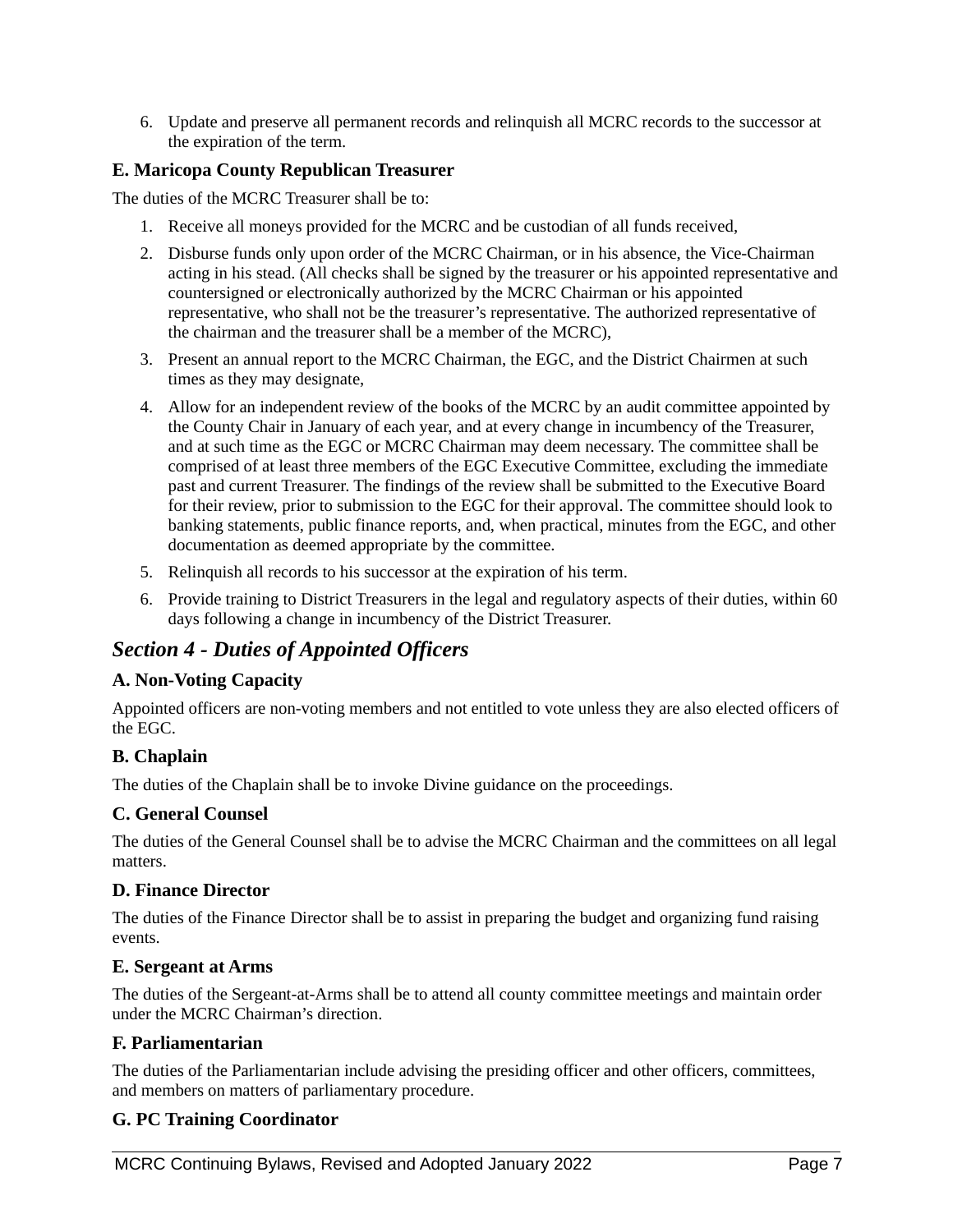Perform duties as assigned by the MCRC Chairman.

# **ARTICLE IV - NOMINATIONS AND ELECTIONS**

## *Section 1 – Election of State Committeemen*

A. At the district organizational meeting each District Committee shall meet and in person or by proxy, shall elect State Committeemen in accordance with ARS.

B. The District Chairman shall certify the results to the MCRC Chairman and the State GOP Chairman at least ten (10) days prior to the county Statutory Organizational Meeting.

# *Section 2 – Nominations and Elections of MCRC Officers*

#### **A. Nominations of MCRC Elected Officers**

- 1. Nominations for all elective officers shall be made by a nomination committee composed of the recently elected District Chairmen or their designated representatives.
- 2. Nominations for all for elective officers shall take place at a meeting called by the MCRC Chairman, a five (5) day notice of which shall be made in writing and mailed. Said meeting shall convene no earlier than the second (2nd) Saturday in December.
- 3. In the choice of persons for office, there shall be no discrimination based on sex, race, creed, color, age or national origin.
- 4. A quorum of the nominating committee shall consist of a representative from fifty percent (50%) of the Districts.
- 5. Candidates for MCRC elective officers shall submit a letter of intent to the nominating committee in care of and received by the MCRC Chairman on or before seven (7) days prior to the first December meeting of the nominating committee for consideration of their names being placed in nomination.
- 6. The nominating committee may nominate more than one candidate for each office and those candidates shall appear on a ballot.
- 7. The name of any candidate seeking a county elective office, who was not nominated through the nominating committee, will be placed on the ballot if petitions representing five percent (5%) of the elected county PCs are submitted to the MCRC Chairman at least fourteen (14) days prior to the MCRC Meeting.
- 8. Additional candidates may be nominated from the floor at the time of the meeting.

#### **B. Elections of Officers at Statutory Organizational Meeting**

- 1. Elections of officers shall be at the Statutory Meeting.
- 2. Election of officers shall be determined by the majority of votes of the members of the MCRC present, in person or by proxy.
- 3. If no election is determined on the first ballot, the top two candidates receiving the highest number of votes shall be the nominees for the  $2^{nd}$  ballot.

#### **C. Elections of Officers (Members-At-Large) at Mandatory Meeting**

- 1. The five Members-at-Large shall be members of the EGC and shall be elected at the Mandatory Meeting.
- 2. Election of Members-at-Large shall be determined by a majority vote of the members of the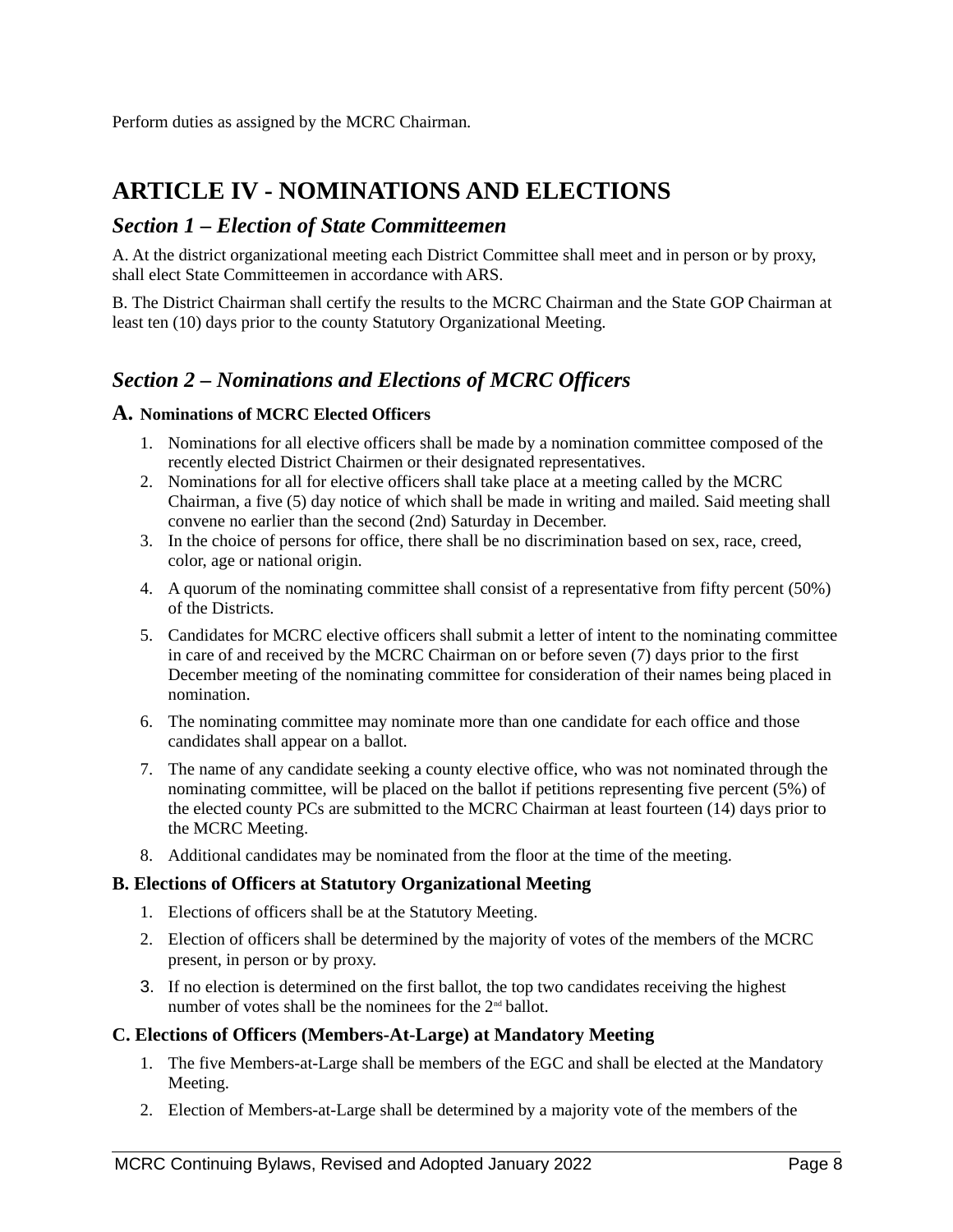MCRC present, in person or by proxy. The procedure for electing the five Members-at-Large shall be as follows:

a. On the first ballot each member of the MCRC present, in person or by proxy, may vote for no more than five (5) of the nominees,

b. If, after the first ballot, all of the five (5) offices are not filled by a majority vote, the remaining vacant offices shall be multiplied by two (2) and the resulting number shall be applied to the nominees who were not elected receiving the next highest plurality, and these nominees shall be the nominees for the second ballot for the vacant offices,

c. In the event that all of the offices are not filled on the second ballot, the procedures shall be repeated until all offices are filled.

#### **D. Manner of Voting**

- 1. In voting, ballot votes will be used if there is a contested election. If only one (1) person is a candidate for an office, the vote may be viva voce (voice vote). In a contested election, each member of the MCRC present, in person or by proxy, shall have an individual vote(s).
- 2. After registration at meeting, votes may be cast by registrant or may be passed on by verbal proxy to other voting members of the body using a form pre-printed on their voting credentials that they receive when registering at Credentials and Tally. Proxies thus created at the meeting may not be re-proxied to a third party.
- 3. All Legislative District and County Committees shall publish to the floor a Credential and Tally report and shall allow challenges to the validity of voting before certifying the credential report and the tally report. The Committees shall keep the Credentials and Tally Committee Reports and materials (e.g. proxies, sign-in sheets, ballots, et al.) for 3 months after the election and shall make these materials available to any PC within three (3) business days of the request.

#### **E. Division**

When a division of the house is called for from a voice vote, by a member of the MCRC, the members shall be polled by District and the results of the poll shall be reported.

#### *Section 3 - Proxies*

- A. At all meetings of the MCRC, members shall be entitled to vote in person or by proxy.
- B. The proxy must be carried by a precinct committeeman currently residing in the same Precinct, and must be signed by a Notary or two (2) witnesses other than the proxy carrier and the PC.
- C. The proxy shall be substantially the same as the one found attached to these Bylaws (see Appendix I for proxy form) and shall be used at all meetings, and in the event that a member should not be in possession of a printed form, may copy and execute the same as if it were an official form issued by the MCRC.
- D. No precinct committeeman shall carry more than three (3) proxies.

# **ARTICLE V - MEETINGS**

## *Section 1 - Statutory Organizational Meeting*

#### **A. Statutory Organizational Meeting**

1. The Statutory Organizational Meeting shall convene each odd numbered year for the transaction of such business as may properly come before it, and be held at a time and place to be designated by the MCRC Chairman.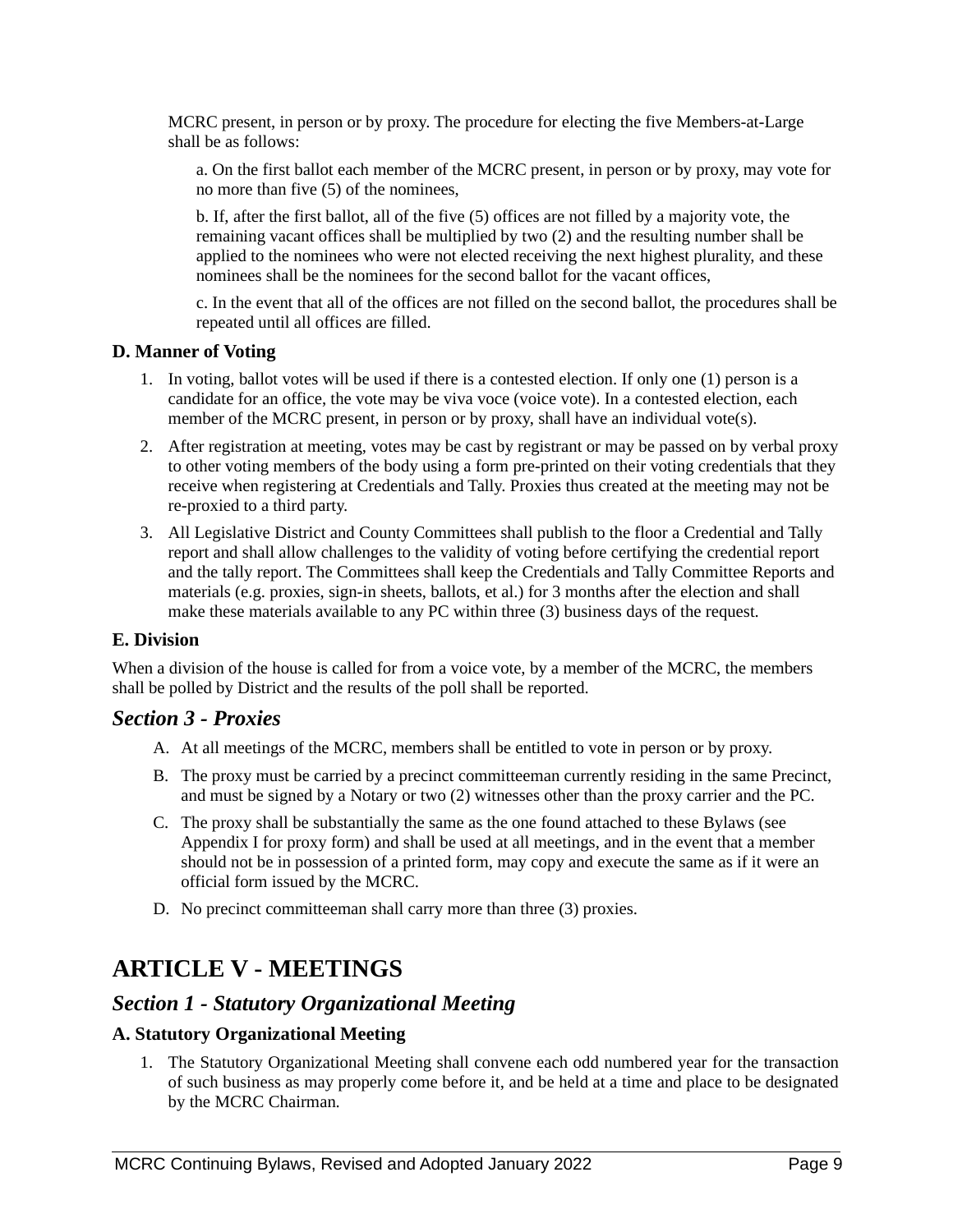#### **B. Voting Members**

Voting members shall be limited to PCs elected at the primary election prior to the date of the Statutory Organizational Meeting.

#### **C. Notice**

The Secretary or designee shall mail written notice of the time and place of such meeting to all duly elected PCs not less than ten (10) days prior to the meeting. Copies of proposed Bylaws changes and the reasons of support, new resolutions, if any, and a proxy form, must also be included.

## *Section 2 - Mandatory Meeting*

#### **A. Mandatory Meeting**

The Mandatory Meeting of the MCRC shall convene each even numbered year prior to the State Mandatory Meeting for the purpose of receiving reports of officers, election of Members-at-Large to the EGC and for the purpose of conducting such other business as may properly come before the assembly, and be held at a time and place designated by the MCRC Chairman.

#### **B. Voting Members**

Elected PCs and PCs appointed by the Maricopa County Board of Supervisors not less than forty-five (45) days prior to the Mandatory Meeting shall be entitled to vote at such meeting.

#### **C. Notice**

The Secretary or designee shall deposit in the mail at least ten (10) days prior to the meeting notice of the meeting, addressed to each member. Copies of proposed Bylaws changes and the reasons of support, new resolutions, if any, and a proxy form must also be included.

### *Section 3 - Agenda*

The following items of business shall be conducted at all Statutory Organizational and Mandatory Meetings in the order as determined by the MCRC Chairman. Speeches of guests and dignitaries, if any, must be given after the adjournment of the business meeting, or at times that do not delay the items of business.

- 1. Call to order
- 2. Invocation
- 3. The Pledge of Allegiance to the flag of the United States of America
- 4. Welcome and introductions
- 5. Credentials Committee Report
- 6. Rules Committee Report
- 7. Nominating Committee Report
- 8. Election of Officers at Statutory Organizational Meeting; Election of Members-at-Large at Mandatory Meeting
- 9. Treasurer's Report
- 10. Reports of Committees
	- 1. Bylaws Committee
	- 2. Resolutions Committee
- 11. Business
- 12. Announcements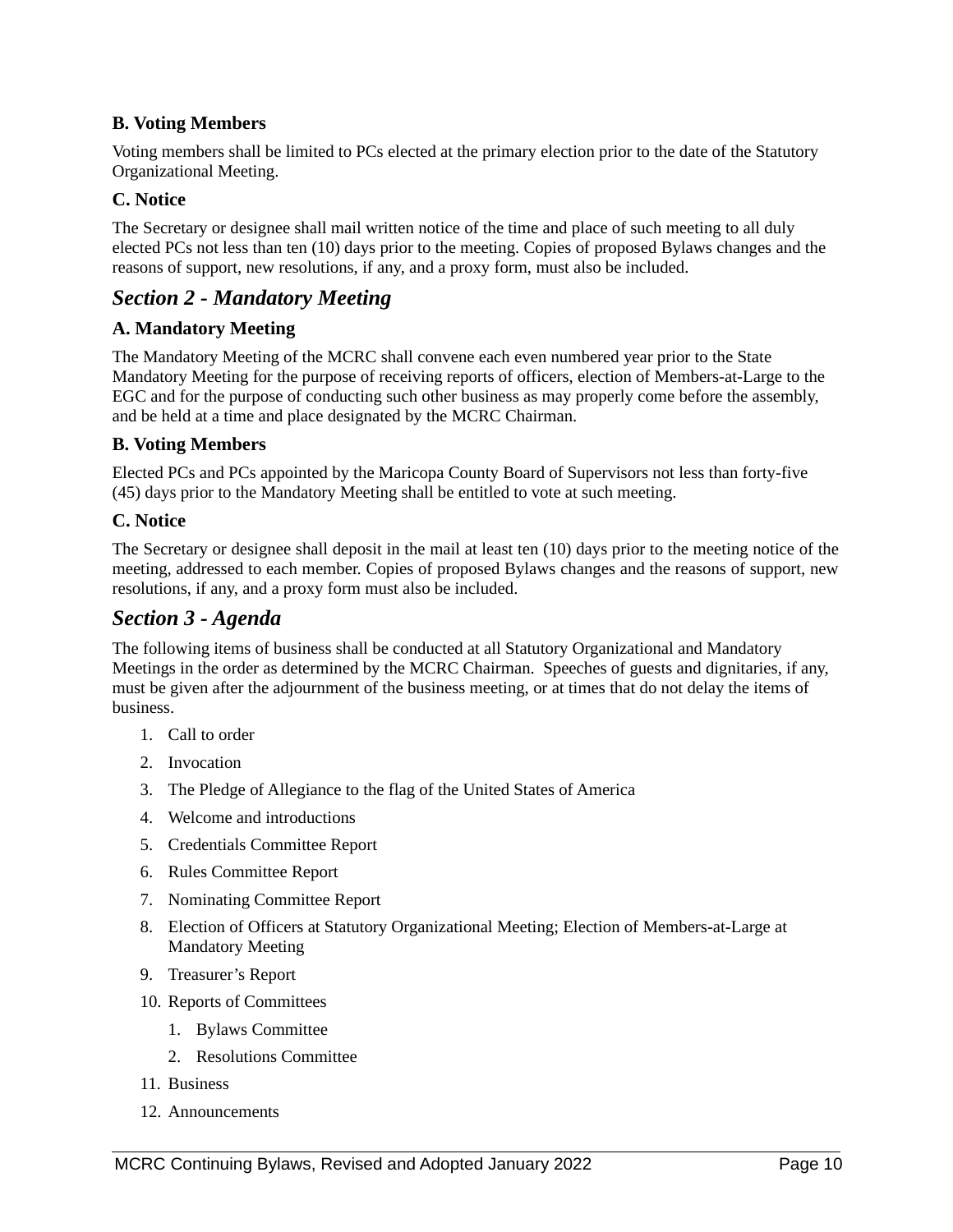#### 13. Adjournment

## *Section 4 - Special Meeting*

#### **A. Rules for Special Meeting**

In order to hold a special meeting, the following rules must be observed:

- 1. A written call issued by the regularly elected MCRC Chairman, or a written call signed by ten percent (10%) or more of the membership of the MCRC, provided that at least one-third (1/3) of the Districts are represented among the signers, or a written call signed by at least a majority of the members of the EGC.
- 2. A written notice of the call containing the information herein required being mailed to every member of the MCRC by the secretary or designee at least ten (10) days prior to the date of the meeting.
- 3. The call and notice must contain the time and place of the Special Meeting together with the object or objects thereof.
- 4. Any call must be delivered to the Secretary at least thirty (30) days before the date specified in the call for the meeting,
- 5. Proper proxy forms shall be included with the call.
- 6. No business other than that stated, in the notice of the call shall be transacted at a Special Meeting.

#### **B. Agenda for Special Meeting**

The following order of business shall be observed at all Special Meetings so far as practicable.

- 1. Call to order
- 2. Invocation
- 3. The Pledge of Allegiance to the flag of the United States of America
- 4. Proof of proper call and notice of call of meeting
- 5. Report of the Credentials Committee
- 6. Acceptance of Credentials Committee Report and declaration as to whether or not a quorum is present
- 7. Report of the Rules Committee
- 8. Business of the MCRC as noticed in the call
- 9. Announcements
- 10. Adjournment

## *Section 5 - Quorum*

A quorum for the transaction of any business of the MCRC shall be twenty-five percent (25%) of the members of the MCRC, present in person or by proxy.

#### *Section 6 - Voting*

- a) All MCRC Elections shall be conducted by paper ballot, except that electronic voting may be allowed for specific in-person and virtual meetings by a prior roll-call vote of the EGC, with a 2/3 vote required in support of electronic voting.
- b) The ballots may be tabulated using electronic equipment provided that the equipment is not connected to the Internet during tabulation.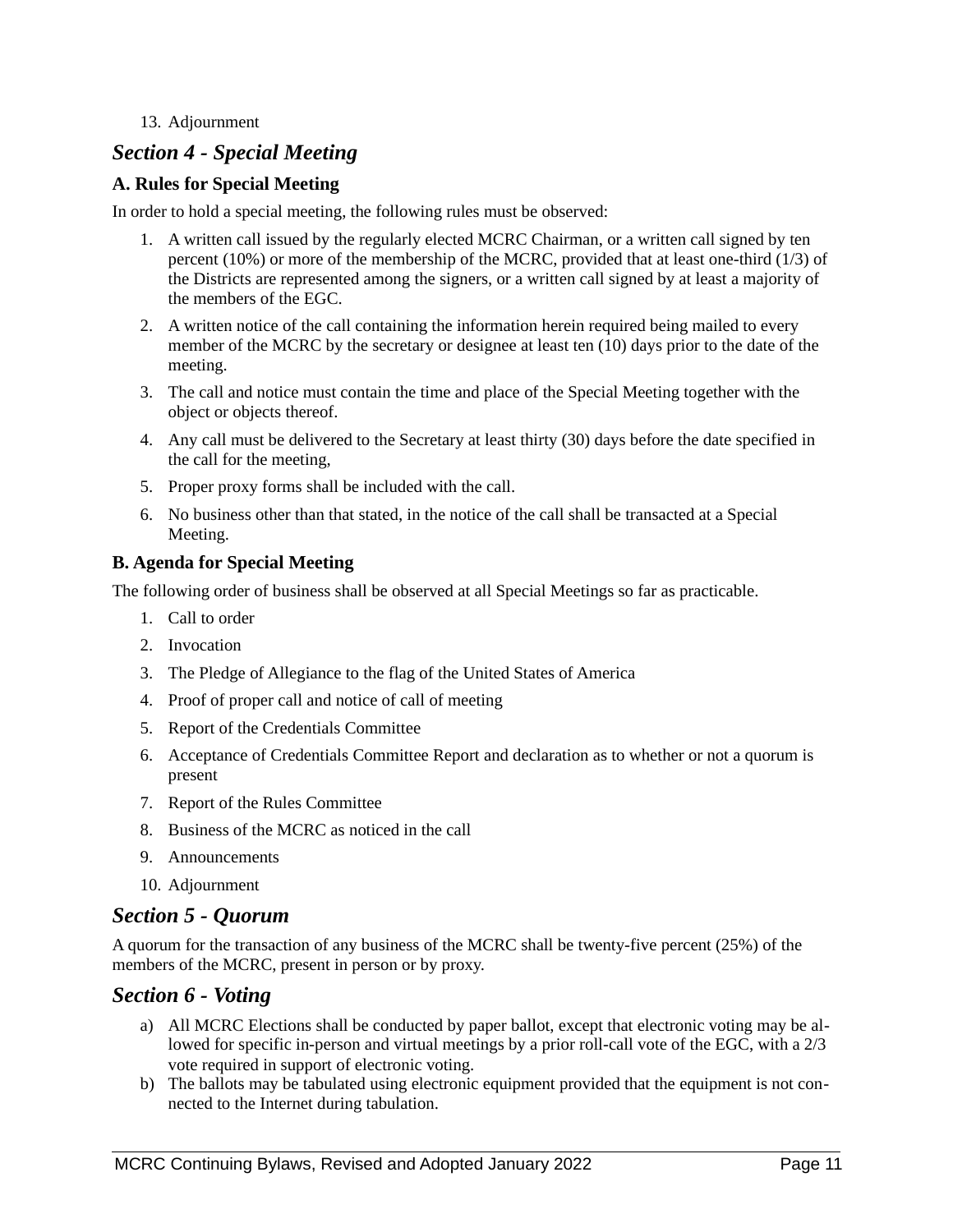- c) Submission and tabulation of ballots shall be in open view for any member to observe and monitored by at least two PCs to confirm that the number of ballots cast does not exceed the authorized number for any PC.
- d) All ballots which are not distributed to PCs in the credentialing process shall be placed in open view for the body's observation.

# **ARTICLE VI - EXECUTIVE GUIDANCE COMMITTEE**

# *Section 1 - Membership of the EGC*

## **A. Voting Members**

The voting members of the EGC shall be the elected officers including the Members-at-Large and District Chairmen.

### **B. Appointed Non-Voting Members**

The Executive Director, Legal Counsel, Parliamentarian, Finance Director, Sergeant-at-Arms and other appointed officers shall attend the EGC meetings in an advisory capacity.

#### **C. Immediate Past Chairman**

The Immediate past Chairman may attend the meetings in a non-voting advisory capacity.

## *Section 2 - Duties of the EGC*

The duties of the EGC shall be the following:

- 1. Act collectively as an advisory and guidance group to the MCRC Chairman,
- 2. Assist the MCRC Chairman with the specific responsibilities designated for each member by the MCRC Chairman,
- 3. Approve or disapprove the employment of an executive director and other compensated positions,
- 4. Adopt a budget and consider for approval any subsequent provisions thereto,
- 5. Determine the salary scale of the employees of the MCRC,
- 6. Determine the types and amounts of bonds and insurance,
- 7. Perform such other duties as defined in these Bylaws and as directed by the MCRC,
- 8. Have the authority to adopt special rules of order or standing rules to govern its own proceedings, and
- 9. Approve the minutes of the Statutory Organizational and Mandatory Meetings.

# *Section 3 - Meeting*

#### **A. Regular Meeting**

The EGC shall:

- 1. Meet six (6) times or more during the odd numbered years
- 2. Meet ten (10) times or more during the even numbered years.

#### **B. Special Meeting**

Special meetings of the EGC may be called by the MCRC Chairman or by written call signed by at least a majority of the EGC. Written notice of the meeting shall be sent at least ten (10) days before the meeting. Emergency meetings of the EGC and all committees may be conducted by electronic means provided that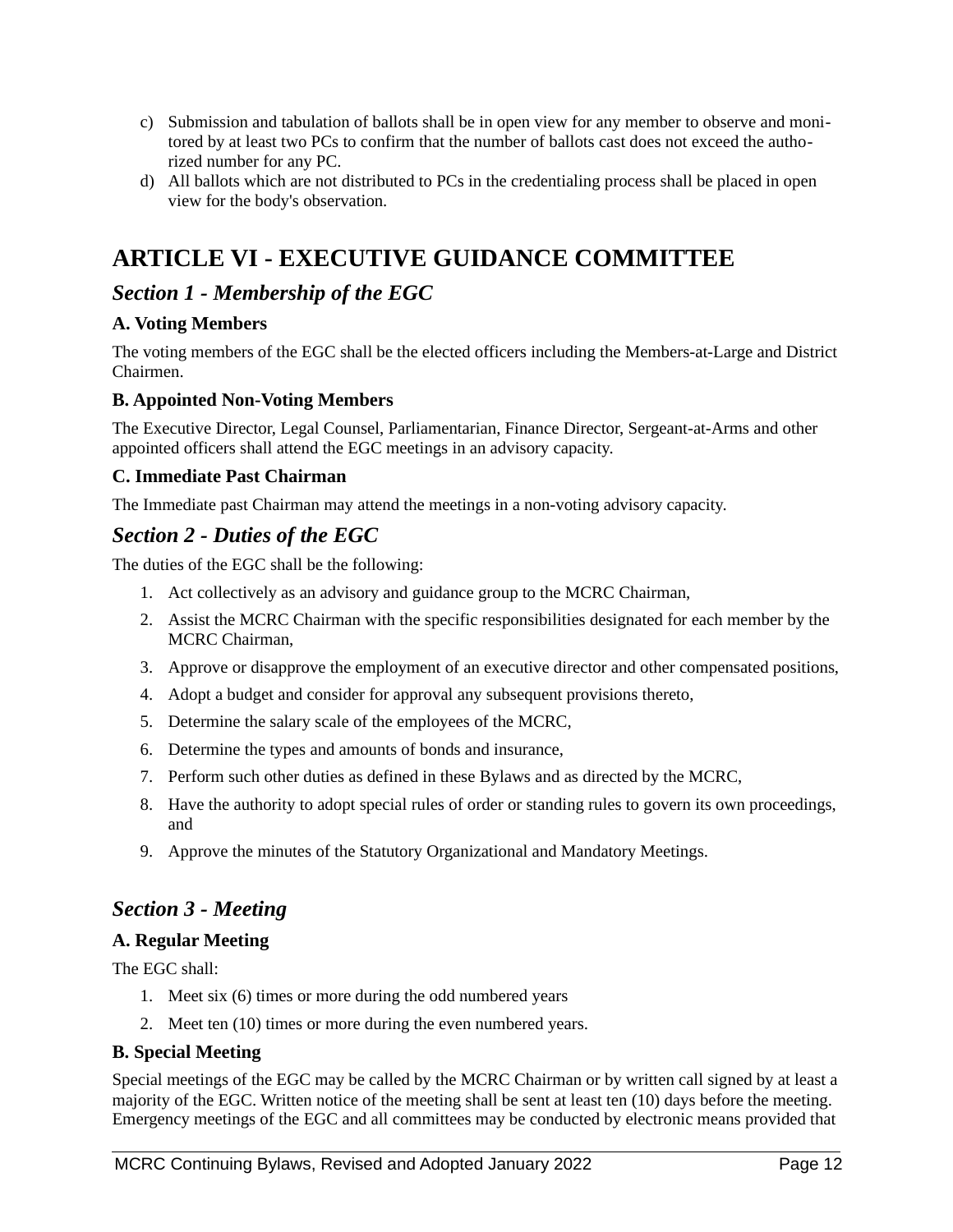good faith efforts are made to notify all members by telephone, roll call of voting members present is conducted, a quorum is present and actions taken are ratified at the next regular meeting of the EGC.

## *Section 4 - Voting*

### **A. Voting**

In the event a member of the EGC holds more than one (1) office at the same time, that member shall be allowed only one (1) vote on the EGC. This provision shall not, however, disallow an officer or member of the EGC from voting a proxy.

#### **B. Voting in Person or Proxy**

Members of the EGC may vote in person, or by written proxy. The District Chairman is the voting member of each District. In his absence, the Chairman's proxy will then vote in his stead. Should no proxy be given or present, voting privileges then would be extended to that district's First Vice-Chairman, and in the First Vice-Chairman's absence, then the Second Vice-Chairman will be extended voting privileges.

#### **C. Proxies**

Proxies to the EGC meetings may only be carried by members of the MCRC within the constituency from which the absent member was elected.

## *Section 5 - Elections Neutrality*

#### **A. Contested Primary Elections**

No officer or member may claim to speak on the behalf of the EGC in support of a candidate in the Republican Primary Elections unless authorized to do so by the advance approval of 60% of the elected membership of the EGC at a duly constituted meeting.

#### **B. Endorsements of Non-Republican Candidates**

No member of the MCRC shall lend an endorsement to a non-Republican candidate in any election that has a Republican candidate on the ballot. Should a MCRC member endorse a non-Republican, that MCRC member will lose his voting privileges, including proxies, for the rest of his term, provided:

1. The member was provided written notice mailed via certified US mail to the member's last known address,

2. The members was provided an opportunity to defend himself at the next EGC meeting but not less than

10 days after notification,

3. The EGC by majority vote removed the member's voting rights.

#### **C. New Political Parties**

No member of the MCRC shall sign the organizing petition for, or publicly support the formation of, or provide a financial contribution to, a different political party. Should a MCRC member provide such support, that MCRC member will lose their voting privileges, including proxies, for the rest of their term, provided:

- 1. The member is provided written notice mailed via certified US mail to the member's last known address,
- 2. The member is provided an opportunity to defend themselves at the next EGC meeting but not less than 10 days after notification,
- 3. The EGC by majority vote removed the member's voting rights.

## *Section 6 - Quorum*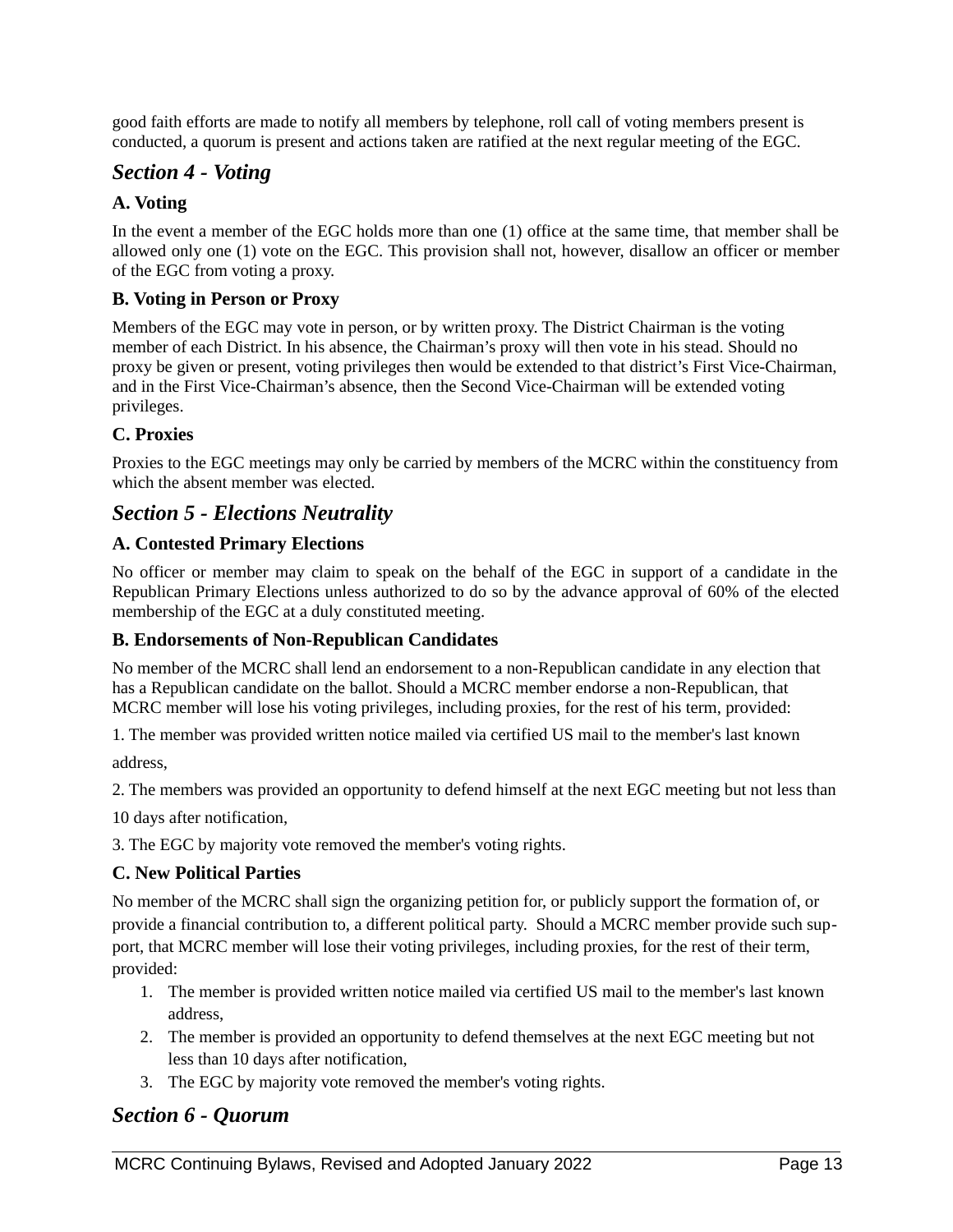A majority of the voting members of the EGC present, in person or by proxy shall constitute a quorum.

# **ARTICLE VII - EXECUTIVE BOARD**

## *Section 1 - Composition*

The members of the Executive Board shall be the MCRC officers: MCRC Chairman, First Vice-Chairman, Second Vice-Chairman, Secretary, Treasurer, and five Members-at-Large. The legal counsel and the executive director, unless excused, shall attend all meetings of the Executive Board in an advisory capacity.

## *Section 2 - Duties*

The Executive Board shall conduct business that may be referred to it by the EGC and act in an advisory capacity to the MCRC Chairman.

## *Section 3 - Meetings*

Meetings of the Executive Board shall be called at least quarterly by the MCRC Chairman, or at the request of at least four (4) members of the Executive Board. No Executive Guidance Committee Member may be excluded from attending such meeting.

## *Section 4 - Quorum*

At least five (5) members of the Executive Board shall constitute a quorum.

# **ARTICLE VIII - COMMITTEES**

## *Section 1 - Bylaws Committee*

#### **A. Composition**

The Bylaws Committee shall be composed of a chairman appointed by the MCRC Chairman and each District Chairman may appoint one member to the Bylaws Committee. That member shall be a PC from that district.

#### **B. Duties**

The duties of the Bylaws Committee shall be to:

- 1. Review all amendments submitted and edit for composition,
- 2. Have the right to originate amendments,
- 3. The Bylaws Committee will meet at least two times, with at least 30 days between the first and last meeting.
- 4. Consolidate similar amendments for joint proposal, and
- 5. Submit recommended amendments to the Bylaws to the MCRC for action after the last meeting of the committee.

## *Section 2 - Credentials Committee*

A. Composition. A Credentials Committee shall be appointed by the MCRC Chairman prior to all meetings requiring such a committee. The membership of the Credentials Committee shall consist of members from each District in Maricopa County appointed by the District Chairmen, in a reasonable number as determined by the MCRC C&T Chairman.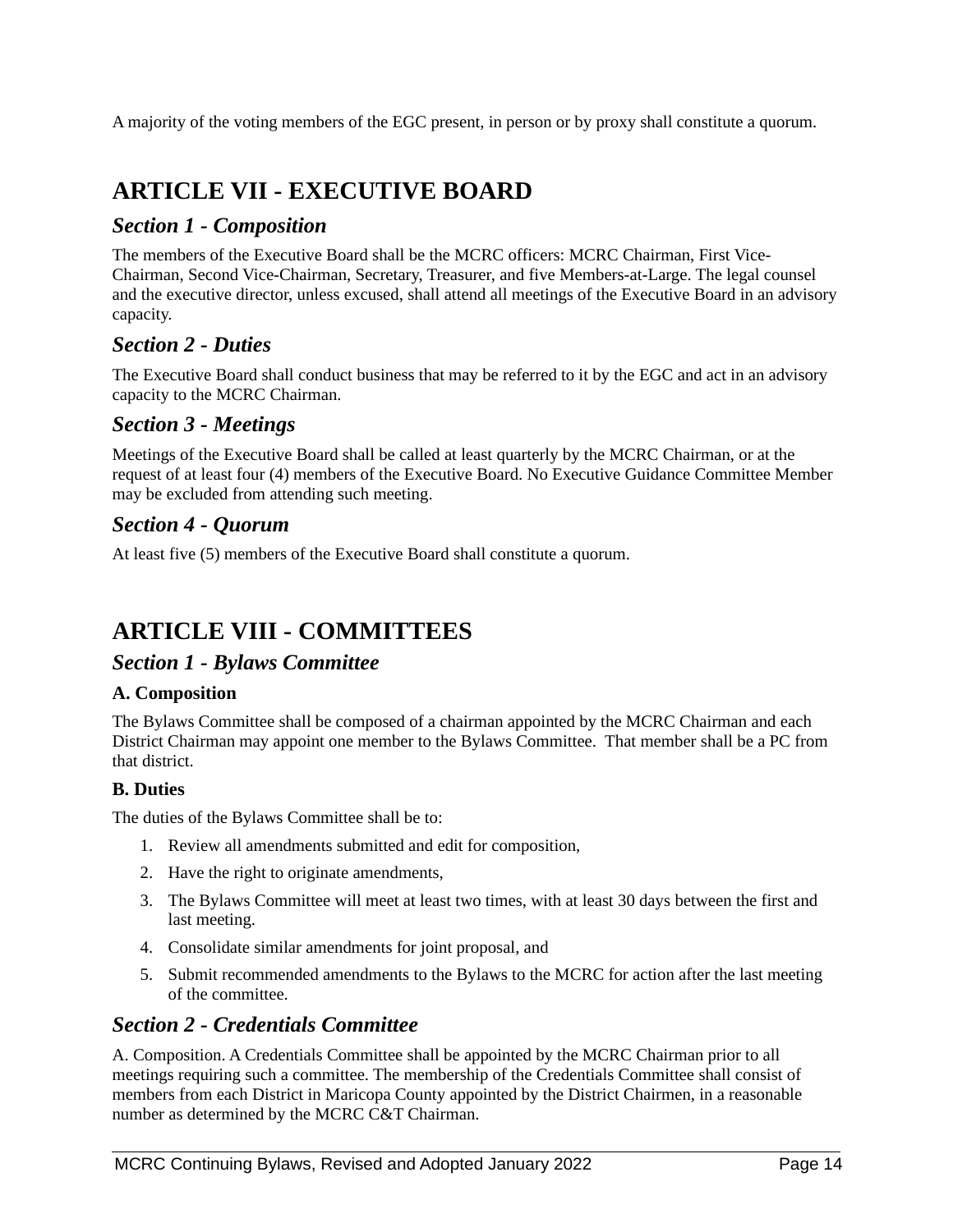### **B. Duties**

The duties of the Credentials Committee shall be to:

- 1. Determine the qualifications of those members present at the meeting, in person or by proxy, and
- 2. Be empowered to make such determination as they deem fair and necessary regarding proxies.

#### **C. Proxy Rules**

- 1. All proxies shall be delivered to the designated member of the Credentials Committee for the respective district.
- 2. In the event that more than one (1) proxy is named by the same person, the proxy bearing the latest date and hour of signing will be honored by the Credentials Committee, provided that the proxy is deemed valid and legal.
- 3. All proxies shall be delivered prior to the final closing of registration.

#### *Section 3 - Nominating Committee*

Refer to Article IV Nominations and Elections, Section 1, Subsection B.

### *Section 4 - Resolutions Committee*

#### **A. Composition**

The chairman of the Resolutions Committee shall be appointed by the MCRC Chairman, and each District Chairman may appoint one member to the Resolutions Committee.

#### **B. Duties**

The duties of the Resolutions Committee shall be to:

- 1. Serve at each Statutory Organizational and Mandatory Meeting of the MCRC,
- 2. Consider all resolutions proposed to or initiated by the committee prior to any resolutions being submitted to the MCRC, and
- 3. Initiate or recommend acceptance, rejection, or modification with originator's concurrence, of any resolution.

#### **C. Proposing Resolutions**

- 1. All resolutions not initiated by the Resolutions Committee must be submitted forty-five (45) days in advance of the scheduled Statutory Organizational or Mandatory Meeting.
- 2. All resolutions approved by the Resolutions Committee shall be sent to the duly elected PCs with the notice of the time and place of such Statutory Organizational or Mandatory Meeting.
- 3. Proposed resolutions, other than memorial, shall be no more than 250 words long.

#### **D. Floor Resolutions**

Any resolution not timely presented to the Resolutions Committee or any resolutions presented to and rejected by the Resolutions Committee may be brought to the floor only if it is sponsored by a minimum of one hundred (100) PCs present, representing at Least six (6). Districts. Each such resolution, unless previously submitted to the resolutions committee and included with the call must be submitted in sufficient copies for all PCs present in person.

## *Section 5 - Rules Committee*

This committee is appointed by the MCRC Chairman to draft rules of operating procedure specially required for the MCRC meetings.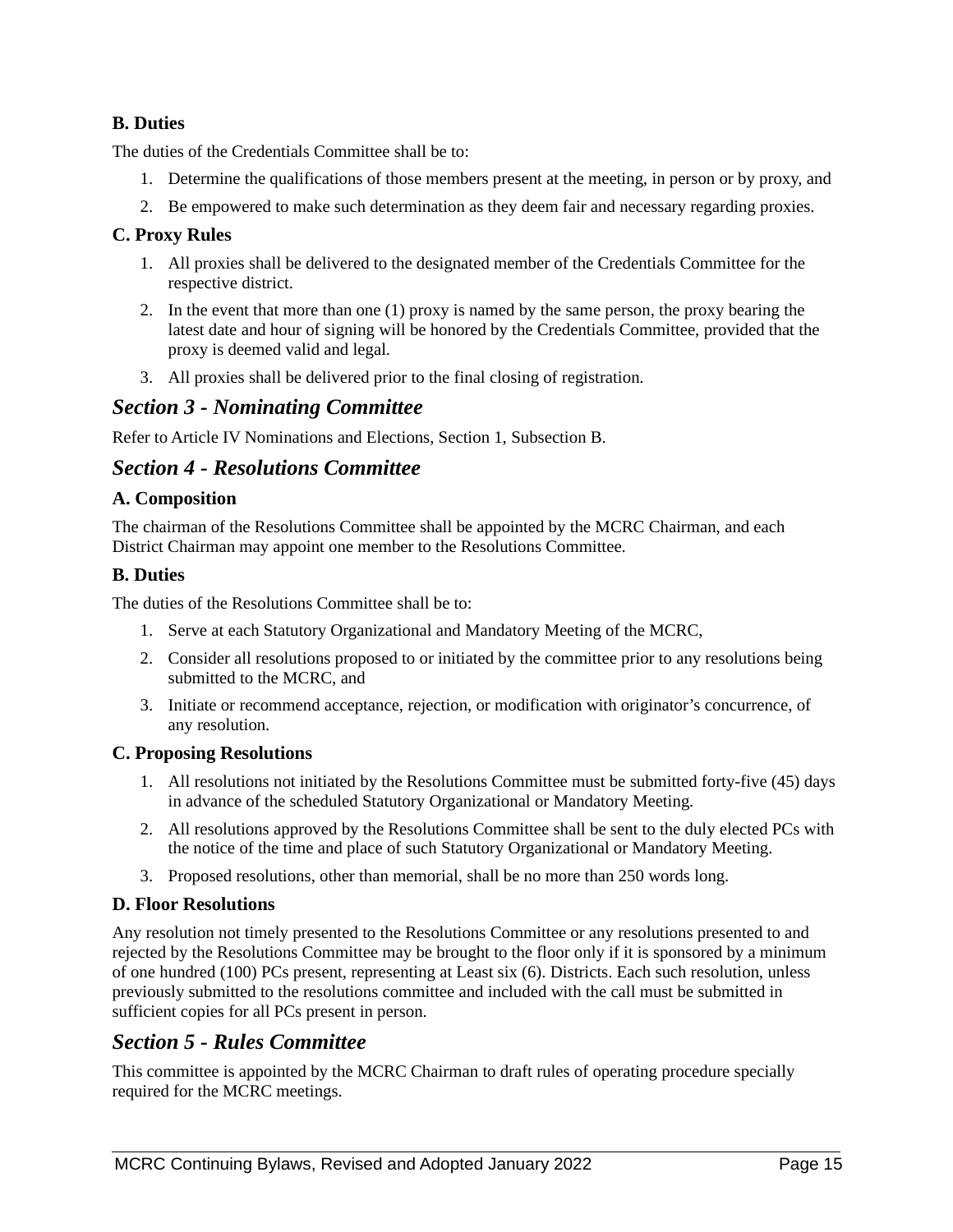# *Section 6 - Special Committee*

The MCRC Chairman may appoint such other committees as may be deemed necessary.

# **ARTICLE IX - PARLIAMENTARY AUTHORITY**

## *Section 1 - Maricopa County Proceedings*

The rules contained in the current edition of Robert's Rules of Order Newly Revised shall govern the proceedings of MCRC in all cases to which they are applicable and in which they are not in conflict with State Laws or inconsistent with these Bylaws or any special rules of order that MCRC may adopt.

## *Section 2 - Legislative District Proceedings*

Districts shall adopt Bylaws for their districts so long as the Bylaws are not in conflict with these Bylaws, or the laws of the State of Arizona. Any subject not directly covered by District Bylaws shall be governed by State Bylaws, County Bylaws, or the most current edition of Robert's Rules of Order Newly Revised.

# **ARTICLE X - AMENDMENT OF BYLAWS**

## *Section 1 - The Amendment of Bylaws at Regular Meetings*

These Bylaws may be amended at MCRC meetings by a two-third (2/3) vote of members, present in person or by proxy, provided that the amendment has complied with the following two (2) provisions, (1) The amendment has been proposed by the Bylaws Committee, the EGC, or a District Committee, and (2) A copy of the proposed amendment and the reasons for support has been sent to the duly elected PCs, with the notice of the time and place of such Statutory Organizational or Mandatory Meeting.

# *Section 2 - Amendment of Bylaws at Special Meetings*

An amendment to these Bylaws may be proposed at a meeting other than a Statutory Organizational or Mandatory Meeting, provided such meeting has been called in accordance with the provisions of these Bylaws and a copy of the proposed amendment in writing together with a statement explaining the purpose to be achieved by making the call for that meeting. The matter of amendment may then be made subject of a motion in the regular course of business of said meeting.

## *Section 3 - Amendment by Statute*

Any charge in Arizona law compelling a change in these Bylaws shall automatically amend these Bylaws upon the effective date of such change in state law. At the next ensuing Statutory or Mandatory meetings such change shall be explained by the Bylaws Chairman or the Bylaws Chairman's designee.

# **ARTICLE XI - SEVERABILITY**

In the event that any of the terms or provisions of these Bylaws are held to be partially or wholly invalid or unenforceable for any reason whatsoever, such holding shall not affect, alter, modify, or impair any of the other terms or provisions of such documents or the remaining portions of any terms or provisions held to be partially invalid or unenforceable.

# **ARTICLE XII - EFFECTIVE DATE OF BYLAWS**

These bylaws were originally adopted March 4, 1950. They have since been amended at Statutory and Mandatory Meetings as needed. The effective date of Bylaw changes is the adjournment of the meeting where they were amended. NOTE: The date of the last meeting where these Bylaws were amended will be included on the cover sheet of the Bylaws.

# **APPENDIX**

The following pages include forms for meeting proxies, PC appointments, and PC resignations.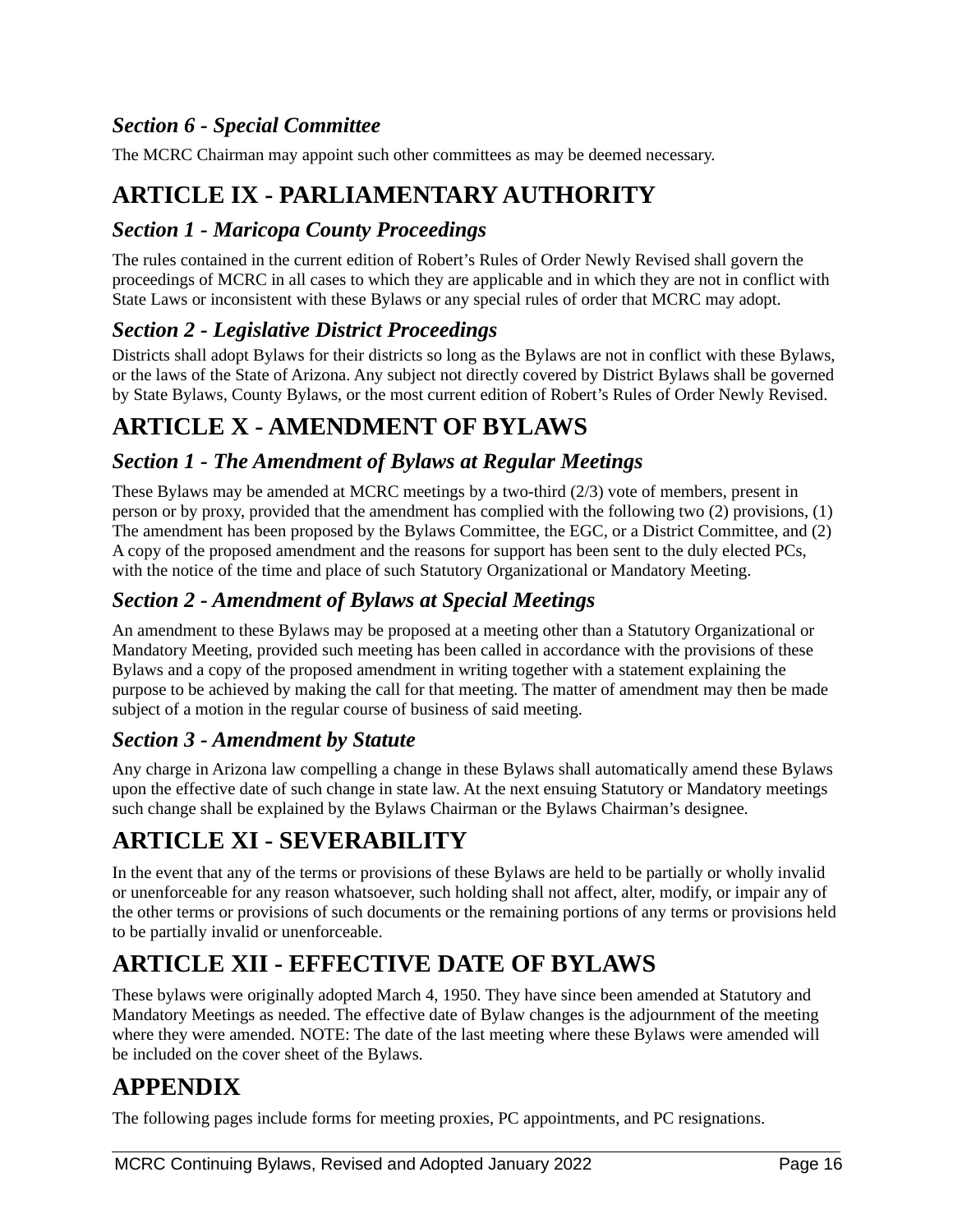## **MARICOPA COUNTY REPUBLICAN COMMITTEE PROXY**

| KNOW ALL MEN BY THESE PRESENTS:                                                                                                                                                                                                                   |                                                                                              |
|---------------------------------------------------------------------------------------------------------------------------------------------------------------------------------------------------------------------------------------------------|----------------------------------------------------------------------------------------------|
|                                                                                                                                                                                                                                                   | (print the name of the person making the appointment - the person not attending the meeting) |
|                                                                                                                                                                                                                                                   | Precinct,                                                                                    |
| Legislative District ______, Maricopa County, State of Arizona, do hereby constitute and appoint                                                                                                                                                  |                                                                                              |
| (print the name of the appointee - the Precinct Committeeman attending the meeting)                                                                                                                                                               |                                                                                              |
| (print the address of the appointee)<br>a Registered Republican Precinct Committeeman in the same precinct, as my Attorney-in-Fact and<br>Proxy to vote for me, in my name and stead, at the scheduled ___________________________ Meeting of the |                                                                                              |
| at (location)                                                                                                                                                                                                                                     |                                                                                              |
| My named Proxy is hereby appointed for the transaction of any and all business that may properly come<br>before the meeting, and I do hereby approve, ratify, and confirm all of the acts of my named Proxy.                                      |                                                                                              |
|                                                                                                                                                                                                                                                   |                                                                                              |
| SIGNED:                                                                                                                                                                                                                                           | Precinct Committeeman (not attending meeting)                                                |
| Note: The signature of the Precinct Committeeman not attending the meeting shall be witnessed by two<br>individuals other than the two principals OR attested to by a Notary Public.                                                              |                                                                                              |
| WITNESS 1 (other than appointee/appointer)                                                                                                                                                                                                        | WITNESS 2 (other than appointee/appointer)                                                   |
| WITNESS 1 (printed name)                                                                                                                                                                                                                          | WITNESS 2 (printed name)                                                                     |
| <b>STATE OF ARIZONA</b><br>SS                                                                                                                                                                                                                     |                                                                                              |
| <b>COUNTY OF MARICOPA</b><br>My Commission Expires                                                                                                                                                                                                |                                                                                              |
|                                                                                                                                                                                                                                                   |                                                                                              |

Notary Public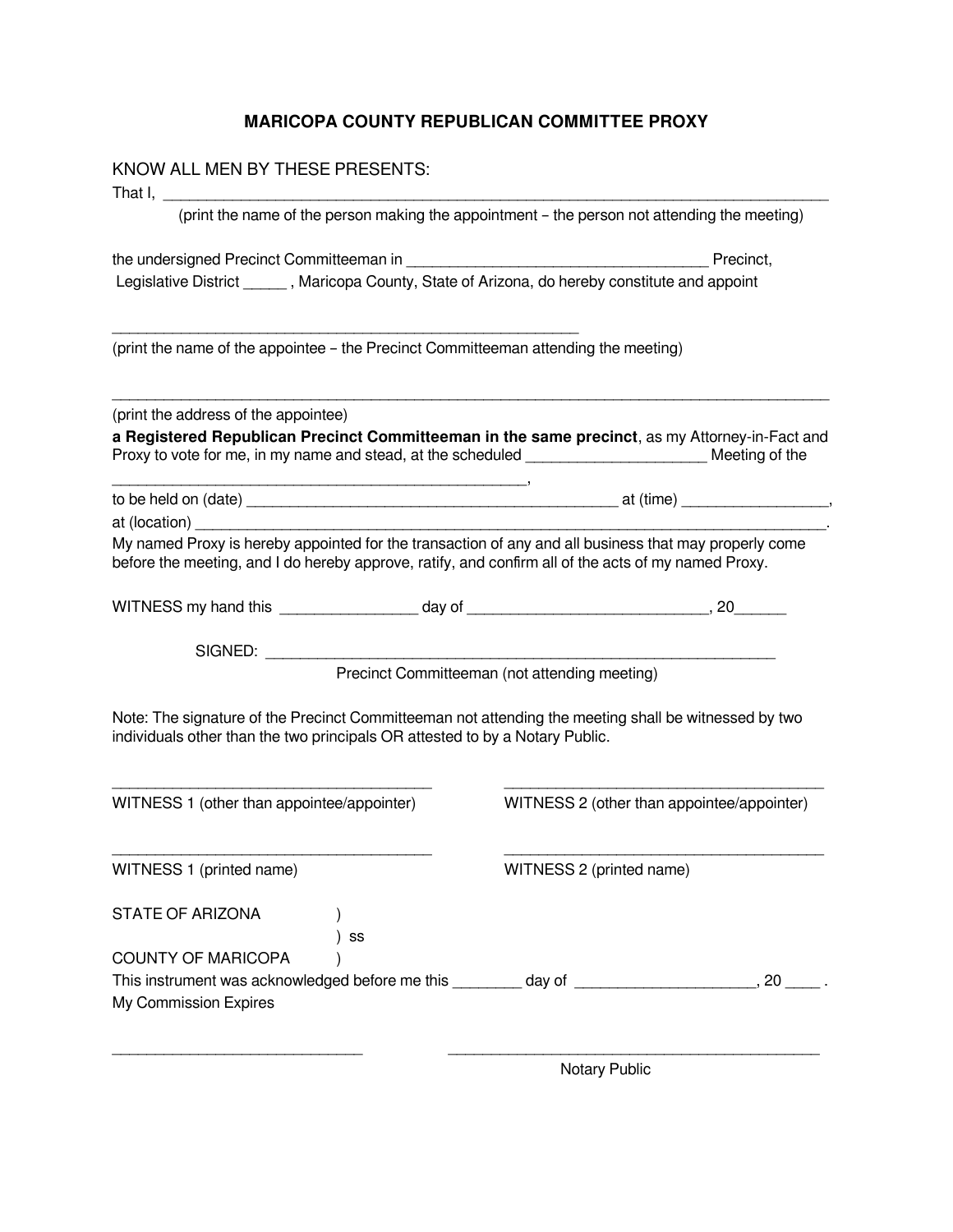# **MARICOPA COUNTY REPUBLICAN COMMITTEE**

## **Request for Precinct Committeeman Appointment**

| Congressional                  | Supervisor                                                                        | Legislative                   |                                                                                                                                                                                                |
|--------------------------------|-----------------------------------------------------------------------------------|-------------------------------|------------------------------------------------------------------------------------------------------------------------------------------------------------------------------------------------|
|                                | $District$ <sub>______</sub>                                                      |                               | District Precinct                                                                                                                                                                              |
|                                |                                                                                   |                               | Request is hereby made of the Maricopa County Board of Supervisors that the following named Person<br>be appointed to the office of: <b>PRECINCT COMMITTEEMAN</b> in the above named precinct. |
|                                |                                                                                   |                               | FULL AND COMPLETE NAME AS REGISTERED TO VOTE. PLEASE PRINT OR TYPE                                                                                                                             |
|                                |                                                                                   | Street/City/Zip Code          |                                                                                                                                                                                                |
|                                |                                                                                   | Mailing Address, if Different |                                                                                                                                                                                                |
| Home Phone                     | Cell Phone                                                                        |                               | Email address                                                                                                                                                                                  |
|                                |                                                                                   |                               |                                                                                                                                                                                                |
| <b>DATE OF BIRTH</b>           |                                                                                   |                               |                                                                                                                                                                                                |
|                                | Number of PC's authorized for Precinct _________ Number of Vacancies ____________ |                               |                                                                                                                                                                                                |
|                                |                                                                                   |                               | <b>VERIFY THAT THE INDIVIDUAL IS REGISTERED TO VOTE AT THE ABOVE ADDRESS</b>                                                                                                                   |
| <b>Applicant's Signature</b>   |                                                                                   |                               | Date                                                                                                                                                                                           |
|                                | Precinct Captain's signature, if applicable                                       |                               | Date                                                                                                                                                                                           |
| District Chairman's signature  |                                                                                   |                               | Date                                                                                                                                                                                           |
| <b>MCRC</b> Chairman signature |                                                                                   |                               | Date                                                                                                                                                                                           |
| MCRC PC APP 02-24-2009         |                                                                                   |                               |                                                                                                                                                                                                |